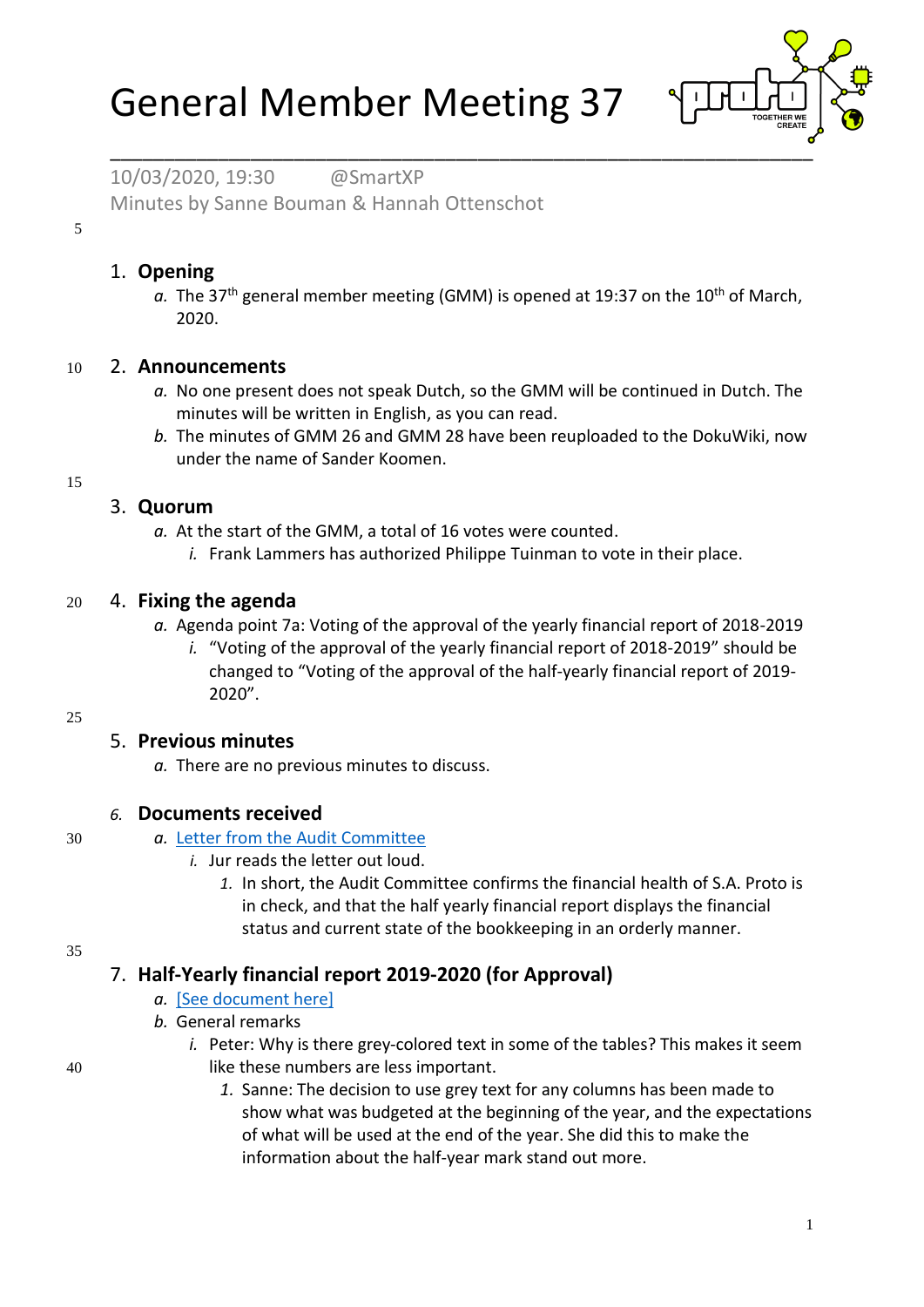| 45 | a. Peter: That is understandable, but I'd still make the information about<br>what was budgeted at the beginning of the year black as well,<br>because you show percentages that relate to this information.<br><i>i.</i> AP Sanne (37.01): Change the color of the numbers that<br>represent what was budgeted at the start of the year throughout |
|----|-----------------------------------------------------------------------------------------------------------------------------------------------------------------------------------------------------------------------------------------------------------------------------------------------------------------------------------------------------|
| 50 | the document from grey to black.                                                                                                                                                                                                                                                                                                                    |
|    | c. Page 4: Balance                                                                                                                                                                                                                                                                                                                                  |
|    | <i>i.</i> Peter: I have a few questions about the balance table and the explanations on                                                                                                                                                                                                                                                             |
|    | the next pages, because I felt like there were some explanations missing that                                                                                                                                                                                                                                                                       |
| 55 | could be interesting:<br>1. Last year, €6.000 was moved to Proto's savings account. What are the plans                                                                                                                                                                                                                                              |
|    | with this account for the rest of this year?                                                                                                                                                                                                                                                                                                        |
|    | a. Sanne: Currently, there are some activities going on for which we                                                                                                                                                                                                                                                                                |
|    | spent money before getting it back, and thus we needed to have                                                                                                                                                                                                                                                                                      |
| 60 | more money present on our spending's account. After these activities                                                                                                                                                                                                                                                                                |
|    | have been closed, we'll likely be able to move another amount of                                                                                                                                                                                                                                                                                    |
|    | money to the savings account.                                                                                                                                                                                                                                                                                                                       |
|    | b. Peter: I think this should be added to the explanation about the                                                                                                                                                                                                                                                                                 |
|    | savings account.                                                                                                                                                                                                                                                                                                                                    |
| 65 | <i>i.</i> AP Sanne (37.02): Add the plans for the savings account for the                                                                                                                                                                                                                                                                           |
|    | rest of the year to the explanation about this ledger.                                                                                                                                                                                                                                                                                              |
|    | 2. What is the plan for the cash money currently present in the general<br>register? How do you aim to get this back to €0, seeing how we don't use                                                                                                                                                                                                 |
|    | the register anymore?                                                                                                                                                                                                                                                                                                                               |
| 70 | a. Sanne: We've discussed this with the Audit Committee as well. The                                                                                                                                                                                                                                                                                |
|    | ideal course of action would be to deposit a part of the money to the                                                                                                                                                                                                                                                                               |
|    | bank and keep some of it in a smaller register to use for the                                                                                                                                                                                                                                                                                       |
|    | occasional cash purchase, until it has been depleted.                                                                                                                                                                                                                                                                                               |
|    | b. Peter: I'd add this to the explanation as well, then.                                                                                                                                                                                                                                                                                            |
| 75 | <i>i.</i> AP Sanne (37.03): Add the plans for the general register to the<br>explanation about this ledger.                                                                                                                                                                                                                                         |
|    | c. Jur: Could we then also seal the register in some way, so that if                                                                                                                                                                                                                                                                                |
|    | nothing happens with it, it doesn't need to be recounted at Audit                                                                                                                                                                                                                                                                                   |
|    | Committee meetings?                                                                                                                                                                                                                                                                                                                                 |
| 80 | <i>i.</i> Sanne: We could put a sticker on it.                                                                                                                                                                                                                                                                                                      |
|    | 1. AP Sanne (37.04): Arrange a sticker to be put on Proto's cash                                                                                                                                                                                                                                                                                    |
|    | register to show whether or not the amount of cash money                                                                                                                                                                                                                                                                                            |
|    | inside has changed between Audit Committee meetings.                                                                                                                                                                                                                                                                                                |
|    | 3. There is one number in this table that's a negative number: the emballage.                                                                                                                                                                                                                                                                       |
| 85 | Why is that?<br>a. Sanne: The emballage is added to the 'asset' side of the balance table,                                                                                                                                                                                                                                                          |
|    | because we first spent money on beer bottles, crates, etc., that we                                                                                                                                                                                                                                                                                 |
|    | also expect to fully get back again when we hand those back in. It is                                                                                                                                                                                                                                                                               |
|    | negative here right now because we've managed to hand in more                                                                                                                                                                                                                                                                                       |
| 90 | emballage then we've actually spend money on. The cause of this is                                                                                                                                                                                                                                                                                  |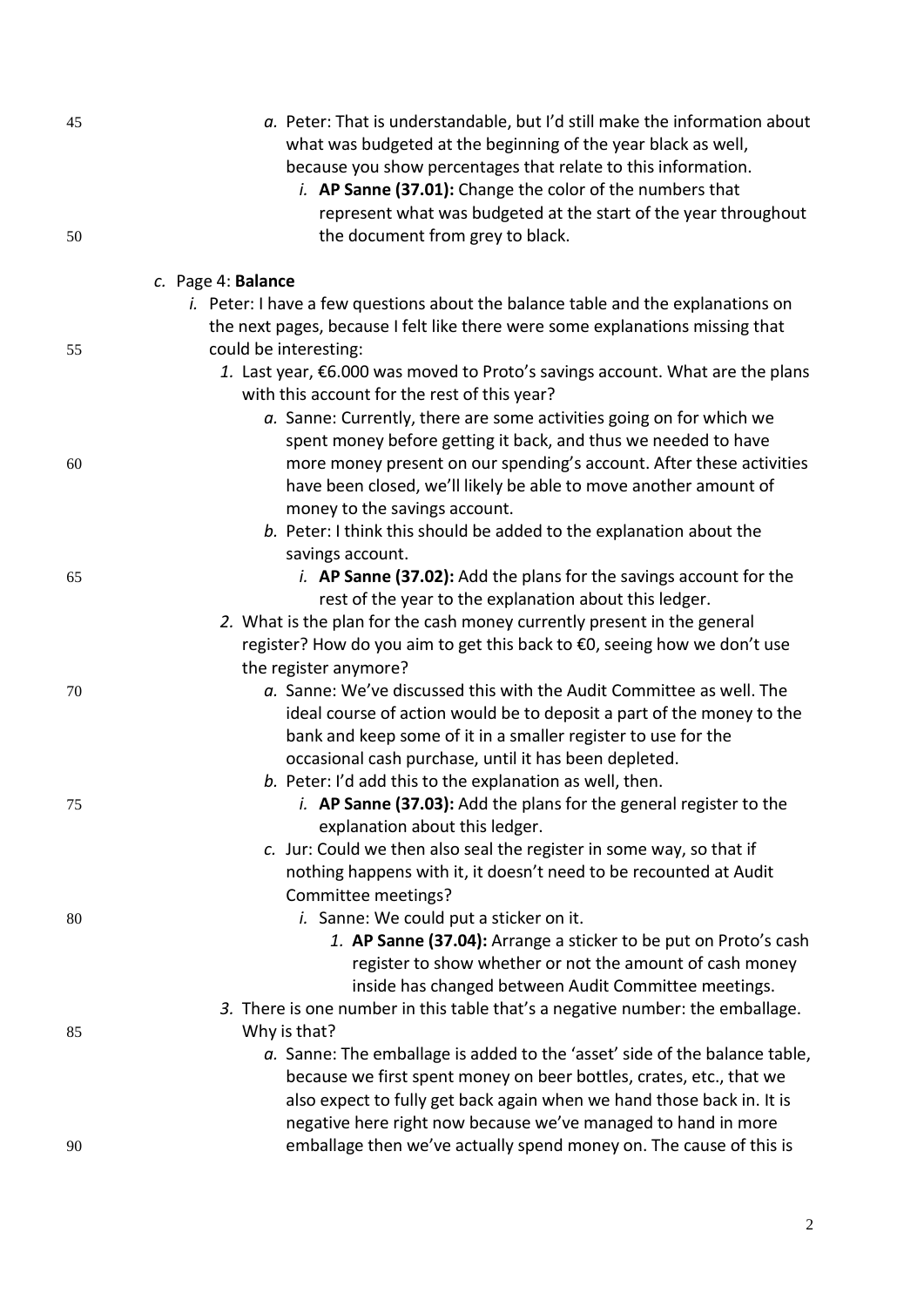|     | likely that we started this year with emballage already in our                                                                          |
|-----|-----------------------------------------------------------------------------------------------------------------------------------------|
|     | possession.<br>b. Peter: I'd add this to the explanation, then.                                                                         |
|     | c. Jur: I suggest you transfer the profit made here to another ledger,                                                                  |
| 95  | because having a negative number for emballage suggests it should                                                                       |
|     | be a liability, which is not the case.                                                                                                  |
|     | i. Sanne: I believe it would be a good idea to transfer the profit in                                                                   |
|     | this ledger to the OmNomCom result account at the end of the                                                                            |
|     | year. In that way we'd also start next year with a zero point,                                                                          |
| 100 | instead of repeating what happened this year.                                                                                           |
|     | 1. AP Sanne (37.05): Transfer the profit of the emballage                                                                               |
|     | ledger to the OmNomCom result account at the end of the<br>year.                                                                        |
|     | 4. I see there is a new thing that has been added to the balance sheet: the                                                             |
| 105 | inventory. It is explained that this includes our beer benches and our                                                                  |
|     | speaker set. However, I am pretty sure that we spent more money on the                                                                  |
|     | beer benches than this.                                                                                                                 |
|     | a. Sanne: The sum that is shown to have been in this ledger at the                                                                      |
|     | beginning of the year is what it cost us to purchase the beer benches.                                                                  |
| 110 | After that, we also spent money on paint and other supplies to make                                                                     |
|     | them fully usable. They have also already been used in a few events                                                                     |
|     | for which we received some money back.                                                                                                  |
|     | b. Peter: It might be good to rename this 'reservation beer benches'                                                                    |
|     | then, just as how we have the reservation for the Proto pens.                                                                           |
| 115 | c. Maxim: We have specifically called this 'Inventory' because it does not                                                              |
|     | solely include the beer benches. It is also supposed to be used for all                                                                 |
|     | future inventory Proto buys. We are sort of 'saving up' money in this                                                                   |
|     | ledger, so we can spend that on repair costs for this inventory, etc.                                                                   |
|     | d. Sanne: I suggest we give the ledger beneath this one, 'inventory                                                                     |
| 120 | depreciation', another name, so no confusion happens between those                                                                      |
|     | two at least.                                                                                                                           |
|     | i. AP Sanne $(37.06)$ : Come up with a new name for the inventory                                                                       |
|     | depreciation, that does not include the word 'inventory'.                                                                               |
|     | e. Jur: An important thing to note here, is that you should still separate                                                              |
| 125 | the loss or profit you make from what is shown here on the balance                                                                      |
|     | sheet. At the end of the year, you can re-evaluate the worth of your<br>beer benches, but costs you make by painting them should not be |
|     | added here, since they do not increase the actual worth of your                                                                         |
|     | inventory.                                                                                                                              |
| 130 | <i>i.</i> Jur makes a suggestion: create a suspense account on which you                                                                |
|     | keep track of maintenance costs and money you receive from                                                                              |
|     | loaning the inventory to others. Once a year, you can then settle                                                                       |
|     | the sum of all these things with your balance. What has been                                                                            |
|     | done now, makes it look like things have been purchased for this                                                                        |
| 135 | ledger, which isn't the case.                                                                                                           |
|     | 1. Peter: Jur, I am dumb, what is a suspense account? Maybe                                                                             |
|     | you should explain it to us.                                                                                                            |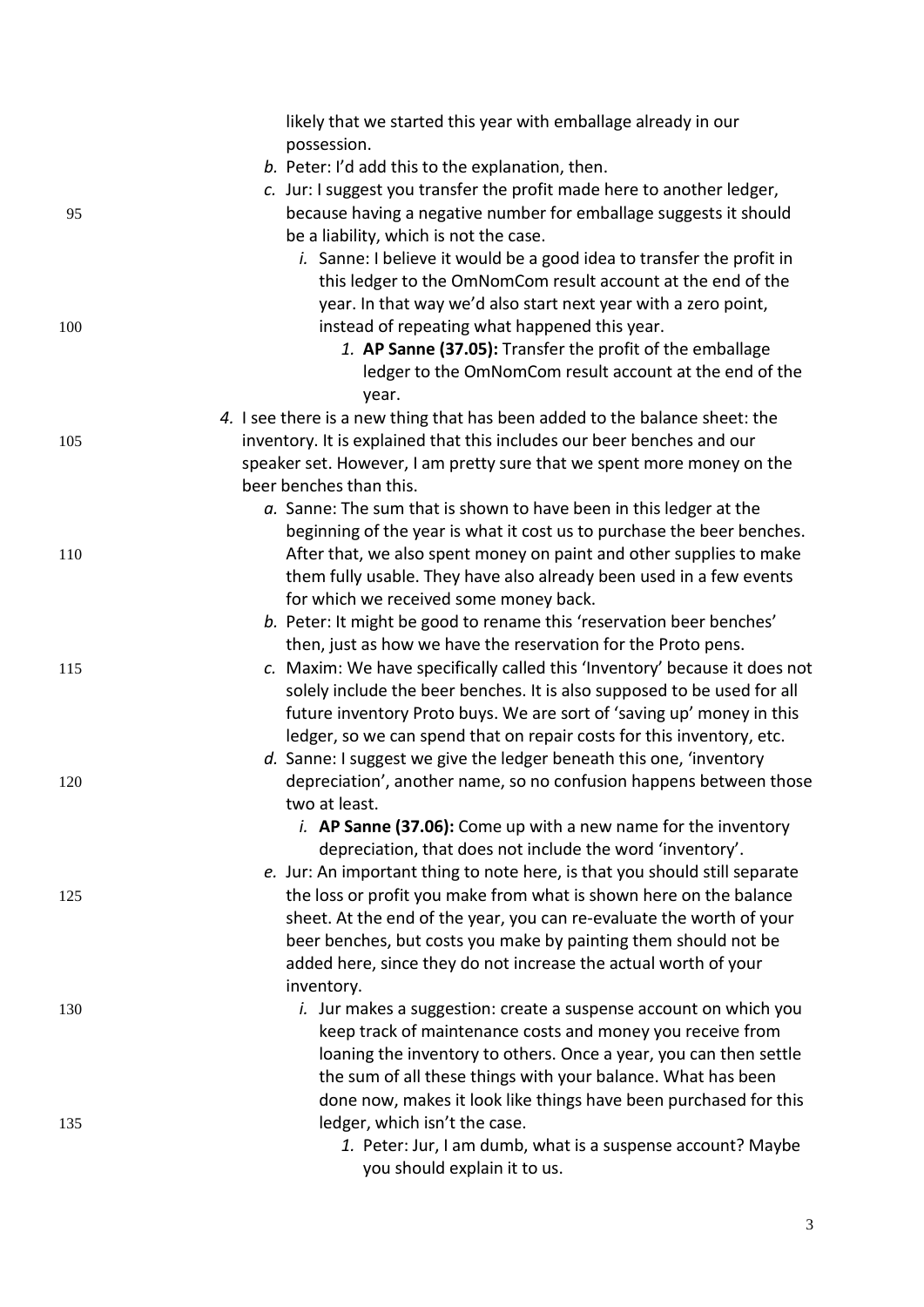|     | a. Jur, to the audience: Do people want to know what a                               |
|-----|--------------------------------------------------------------------------------------|
|     | suspense account is?                                                                 |
| 140 | b. The audience replies with a murmur of confirmations.                              |
|     | c. This is where Jur talks for two straight minutes about                            |
|     | the wonderful history and uses of suspense accounts.                                 |
|     | The Oxford online dictionary says: 'an account in the                                |
|     | books of an organization in which items are entered                                  |
| 145 | temporarily before allocation to the correct or final                                |
|     | account'. He receives an applause afterwards.                                        |
|     | ii. Sanne will talk to the Audit Committee about this.                               |
|     | 1. AP Sanne (37.07): Discuss the extent of the inventory on the                      |
|     | balance sheet with the Audit Committee.                                              |
| 150 |                                                                                      |
|     | ii. Jur: I have a question about the deposits ledger. Is it true that we indeed      |
|     | currently own ten blue keys?                                                         |
|     | 1. Sanne: We have paid a deposit for ten keys. Eight keys are in use right now,      |
|     | six keys for the board members, one general ProtOpeners key, and the key             |
| 155 | that the TIPCie uses. The other two deposits are for keys that have been lost        |
|     | by board members; one of them has been found and will be handed back in,             |
|     | and for the other one an invoice will be sent.                                       |
|     | 2. Jur: This should be changed in the balance sheet then.                            |
|     | a. Sanne: This course of action was decided after the $31st$ of January (so          |
| 160 | after the financial half-year mark), which is why nothing has been                   |
|     | changed in this document yet. It will be changed in the yearly financial             |
|     | report.                                                                              |
|     | d. Page 5: Assets                                                                    |
| 165 | $i.$ 1210 – Income to be received.                                                   |
|     | 1. Philipe asks for Frank: There are still a lot of invoices for the university that |
|     | haven't been paid off yet. Do they need to be reminded?                              |
|     | a. Sanne: As you may be able to see, there is also a credit invoice of               |
|     | around €1000,- that we also haven't paid off yet to them. An                         |
| 170 | agreement was made with the person I contacted that once we'd sent                   |
|     | them enough invoices to get over that threshold of €1000,-, they'd                   |
|     | pay the remaining amount to us and thus pay off all open invoices at                 |
|     | once.                                                                                |
|     | b. Peter: Is it a good idea to, if we haven't reached that threshold yet in          |
| 175 | May, ask them if we can settle the invoices as they are? Then we can                 |
|     | be certain the money will be received before the end of the academic                 |
|     | year.                                                                                |
|     | i. Sanne: Sounds like a good idea!                                                   |
|     | 1. AP Sanne (37.08): If the invoices from the university                             |
| 180 | haven't been settled by May, make sure they will be settled                          |
|     | soon after.                                                                          |
|     | 2. Mick: I see that the invoice for Athom still says "€150,-". This should be        |
|     | "€500,-"                                                                             |
|     |                                                                                      |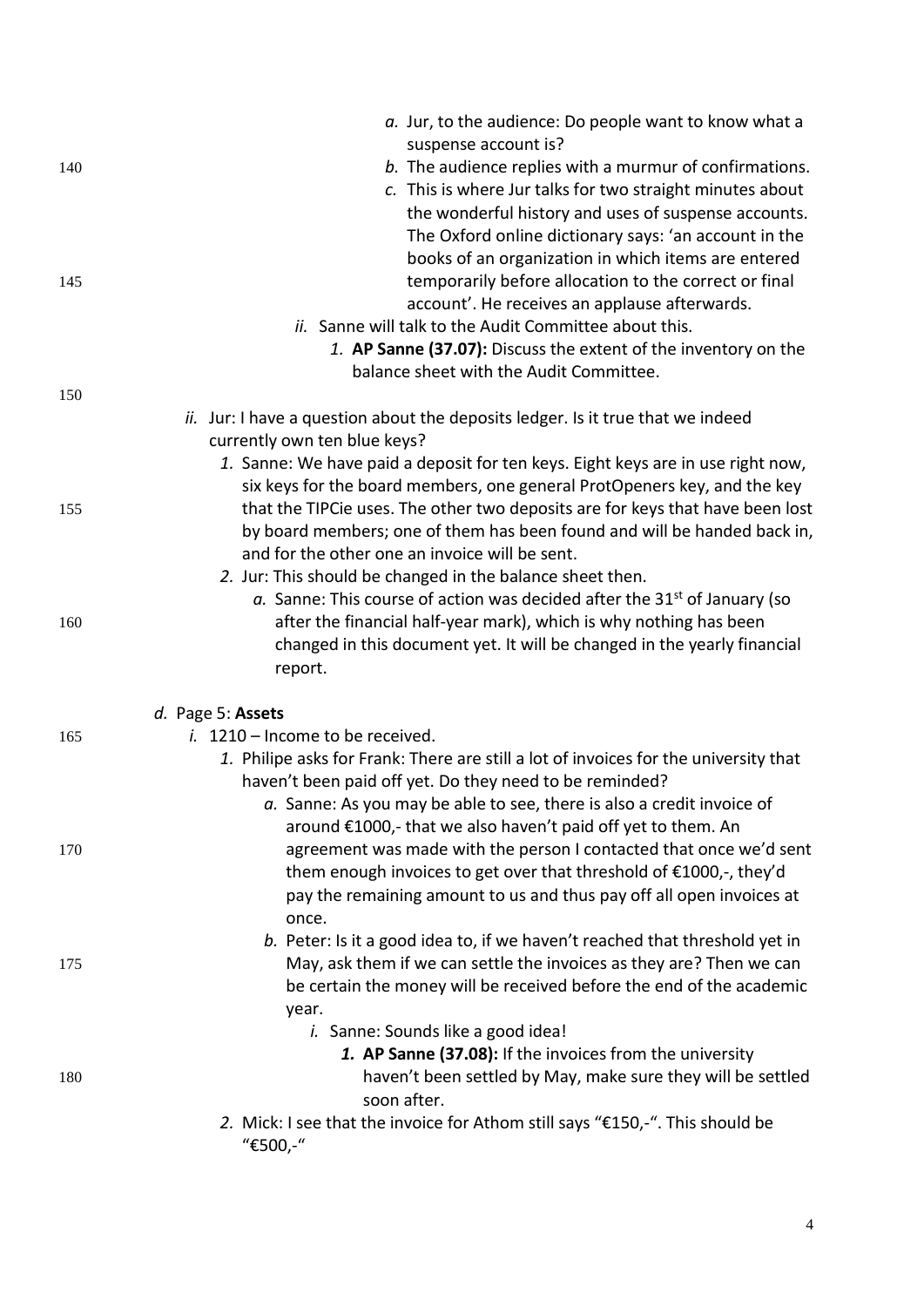|     | a. Sanne: Yes, I heard about this change after this document was already                    |
|-----|---------------------------------------------------------------------------------------------|
| 185 | finished. It will be fixed!                                                                 |
|     | <i>i.</i> AP Sanne (37.09): Change the invoice from Athom to "€500,-"                       |
|     | instead of "€150,-".                                                                        |
|     | ii. 1502 - Emballage                                                                        |
|     | 1. Philippe: There is no explanation here for what 'emballage' actually is. It              |
| 190 | also isn't an English word, which I believe should be fixed, because this is                |
|     | an English document.                                                                        |
|     | a. Sanne: This is something that definitely can be fixed.                                   |
|     | <i>i.</i> AP Sanne (37.10): Change 'emballage' to be an English word, and                   |
|     | add an explanation about what it is.                                                        |
| 195 |                                                                                             |
|     | e. Page 7                                                                                   |
|     | <i>i.</i> Peter: T-Point finally sent the invoices for 2019, but they are quite higher than |
|     | expected. Are they correct? Did they perhaps combine two things into one?                   |
|     | 1. Sanne: It didn't look like anything went wrong with that. The number of                  |
| 200 | booklets that were shown in the invoices matched the number that had                        |
|     | been ordered. I suspect they may have used another kind of more                             |
|     | expensive binding because the booklets had too many pages. If there was                     |
|     | any mistake made, it most likely happened when an estimation was made                       |
|     | about what the booklets would cost.                                                         |
| 205 | 2. Jur: I must admit I'd sooner believe that T-Point decided to settle the                  |
|     | payment for the booklets from Camp 2018 like this, under the name of                        |
|     | Dies 2019.                                                                                  |
|     | a. Sanne: This invoice, which was sent right after the end of 2019, also                    |
|     | included the booklets for Camp 2019 and the Jantus, so I do think they                      |
|     | fixed their bookkeeping for 2019.                                                           |
| 210 | b. Jur: Big chance you will never see anything from T-point from earlier,                   |
|     | then! If this really is how they settled Dies 2019, I'd take this as a loss                 |
|     | and hope that in a few years, you'll be able to take the profit from the                    |
|     |                                                                                             |
|     | forgotten invoices from 2018 and before.                                                    |
| 215 | c. A brief discussion is held about when we won't have to pay these                         |
|     | hypothetical invoices anymore. It looks like this will be a problem for                     |
|     | 2022.                                                                                       |
|     | ii. Philippe asks for Frank: Didn't we recently receive some invoices from T-Point?         |
|     | Is this list still up to date, then? Philippe realizes that this question may be a          |
| 220 | little late.                                                                                |
|     | 1. Sanne: T-point has been doing their things well recently, we've already                  |
|     | gotten the invoice for the Vacantus.                                                        |
|     | 2. Surprised, but pleased noises can be heard from the audience.                            |
|     |                                                                                             |
| 225 | f. Page 8                                                                                   |
|     | i. 1800 - Reservation Hardware                                                              |
|     | 1. Philippe once again takes the stand to ask a question for Frank. Manouk                  |
|     | suggests he just stays put at the stand, but he does not want to. Frank                     |
|     | wants to know if the OmNomCom or Have You Tried Turning It On And Off                       |
| 230 | Again committee have plans for some innovation.                                             |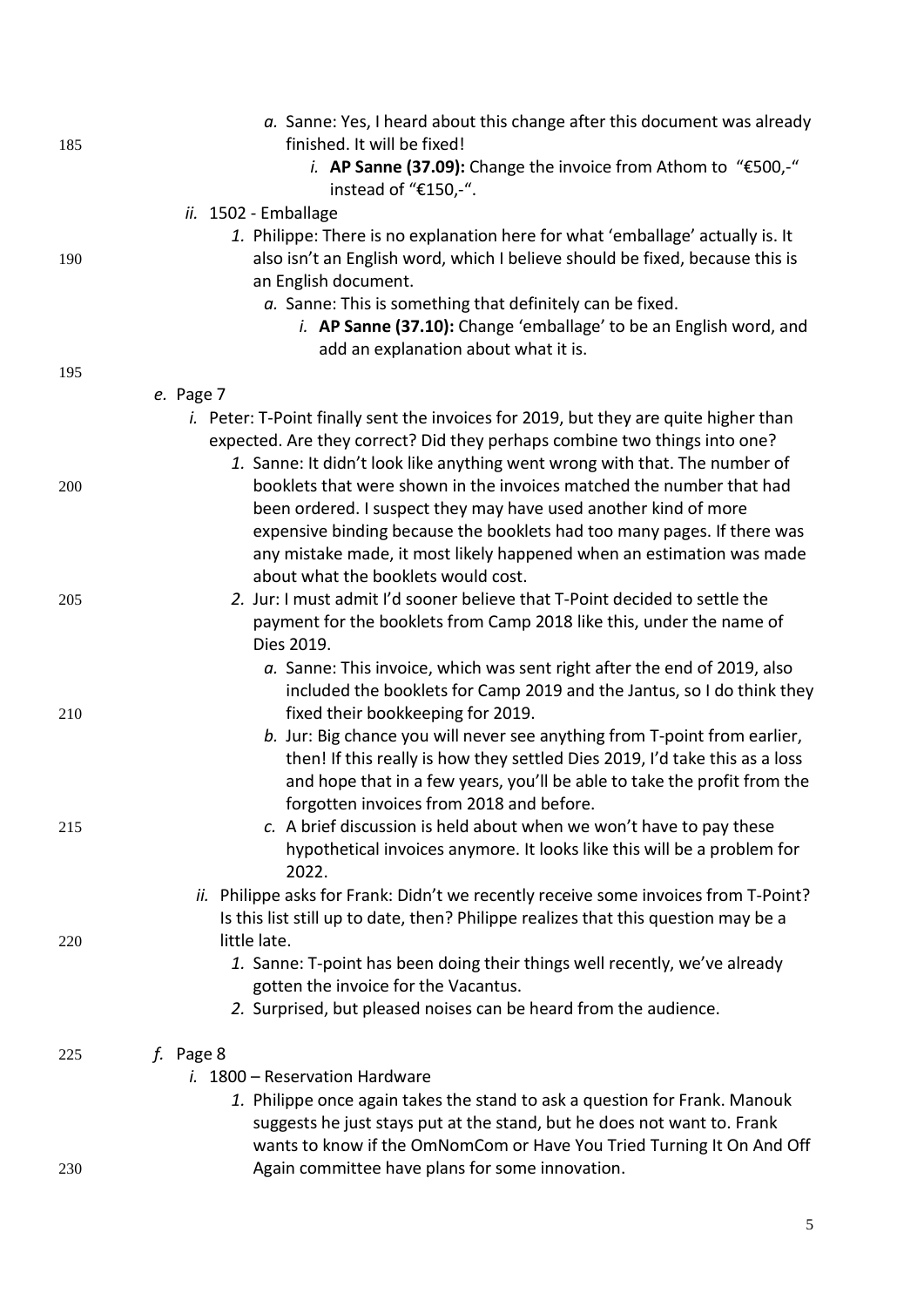|     | a. An indignant Jesse: Excuse me, what is the Have You Tried Turning It                     |
|-----|---------------------------------------------------------------------------------------------|
|     | On And Off Again committee? Philippe corrects himself. Do the                               |
|     | OmNomCom or Have You Tried Turning It Off And On Again                                      |
|     | committee have plans for some innovation?                                                   |
| 235 | b. Frank suggests a fingerprint scanner, or maybe even an iris scanner.                     |
|     | Note that with 'iris', we do not mean a person of presumably the                            |
|     | female sex who uses the name Iris.                                                          |
|     | i. Sanne & Jesse: No, these plans currently don't exist.                                    |
|     | ii. Jur, quietly: Do you know what that would cost?                                         |
| 240 | ii. Peter: Is it an idea to make a reservation to get new couches for in the                |
|     | Protopolis?                                                                                 |
|     | 1. Sanne: The board is currently looking into getting a new couch for cheap                 |
|     | through Marktplaats, of suitable quality. If this doesn't work out, it would                |
|     | be a good idea to start building up this reservation. There aren't any                      |
|     |                                                                                             |
| 245 | concrete plans for that yet, but we're keeping it in mind.                                  |
|     | g. Page 9: Expenses & Income as of 31-01-2020                                               |
|     | <i>i.</i> Philippe asks for Frank: It is clear that committees that make unforeseen         |
|     | expenses aren't taken into account here, because there are definitely a few that            |
| 250 | went over budget. What would then be part of "unforeseen expenses"? Now it                  |
|     | looks like there's 2000,- that doesn't get touched.                                         |
|     | 1. Sanne: Unforeseen expenses indeed is a budget that can cover expenses                    |
|     | that do not fit under any other budget. An example is the car that got                      |
|     | rented last year, that got damaged, and which cost us a big amount of                       |
| 255 | money. This year no situation has occurred yet where this was necessary.                    |
|     | Often at the end of the year, considerations will be made whether losses                    |
|     | made by committees should be seen as unforeseen expenses.                                   |
|     | 2. Jur: If everything goes according to plan, the unforeseen expenses should                |
|     | stay empty on the end of the year settlement.                                               |
| 260 |                                                                                             |
|     | h. Page 10: Expenses                                                                        |
|     | i. Melvin: I noticed that the forecast shown here ( $\epsilon$ -9,288.83) was substantially |
|     | higher than what was budgeted (€-11,530.0). After looking for about thirty                  |
|     | minutes, I noted that there are minus signs missing in the forecast columns.                |
| 265 | 1. Sanne: Good that you noticed this! It will definitely be corrected.                      |
|     | $a.$ AP Sanne (37.11): Fix the forecast column in the general expenses                      |
|     | table, so there is a minus sign added in every place where there                            |
|     | should be one.                                                                              |
|     | ii. $3050 - Printing$                                                                       |
| 270 | 1. Philippe asks for Frank: How are we making a profit here?                                |
|     | a. Sanne: What I found in the bookkeeping, is that at the start of this                     |
|     | year Maxim bought a bunch of A4 paper from us through                                       |
|     | OmNomCom. I believe this was for a specific purpose, but a statement                        |
|     | of expenses was never handed in.                                                            |
| 275 | b. Maxim: I printed some things through Xerox and didn't have the heart                     |
|     | to let the printing budget pay for this, so I put it on my own account.                     |
|     | We probably could have fixed this in a way, but the payment only got                        |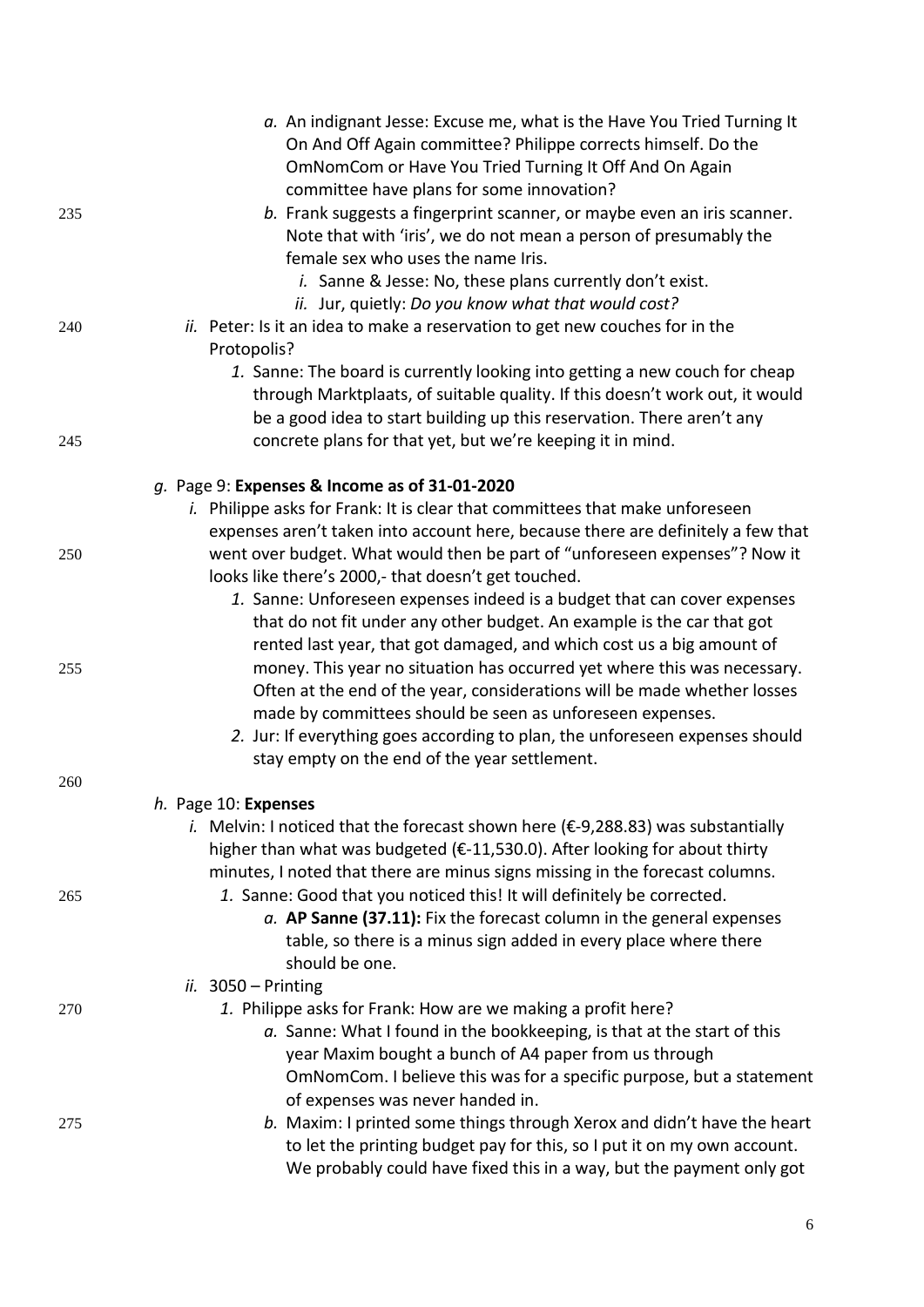|     | through after we switched years, so, you're welcome for your profit!          |
|-----|-------------------------------------------------------------------------------|
|     | You can always put it down as a donation.                                     |
| 280 | iii. 3100 - Phone Costs                                                       |
|     | 1. Peter: Why is a profit made for the telephone costs as well?               |
|     | a. Sanne: A reservation was made last year for telephone costs from           |
|     | 2018 for which the invoice would be sent in 2019. This has not                |
|     | happened yet.                                                                 |
| 285 | b. Jur: But why was that money moved from the reservation to this             |
|     | ledger? That money was reserved for a specific invoice that hasn't            |
|     | come yet, so the money shouldn't have been moved yet.                         |
|     | c. Sanne: Oh, I wasn't aware that this was something I shouldn't do.          |
|     | <i>i.</i> AP Sanne (37.12): Move the money in phone costs back to the         |
| 290 | reservations.                                                                 |
|     | iv. 3190 - Constitution Drink                                                 |
|     | 1. Peter: As you can all see, we have all drank a bit too much: namely, 130%  |
|     | of what was planned. What is your plan to make sure this doesn't happen       |
|     | again?                                                                        |
| 295 | a. Sanne: For us, the best course of action seems to be a combination of      |
|     | putting a cap on the amount of beer we give away for free, and                |
|     | possibly a bigger budget.                                                     |
|     | b. Peter: I think it's a good idea to put more money into the constitution    |
|     | drink budget.                                                                 |
| 300 | c. Sanne: Whether or not the budget will increase will be up to the next      |
|     | Treasurer of Proto.                                                           |
|     | v. $3610 -$ Food for helpers                                                  |
|     | 1. Peter: This amount is a lot lower than expected, which is positive for the |
|     | Protography. What has caused this amount to be so much lower? Has the         |
| 305 | communication about this not been clear enough towards the helpers?           |
|     | a. Sanne: I don't think this is caused by a lack of awareness, because the    |
|     | people who sometimes did not make use of the food compensation                |
|     | did make use of it at other times. So I suspect it's a case of drafters       |
|     | and EROs not feeling up to ordering food with Proto, eating at the            |
| 310 | Waaier, or that they just don't declare their food expenses. Besides          |
|     | this, there have barely been any events eligible for food                     |
|     | compensation besides our drinks.                                              |
|     | b. Peter: Alright, I was just confused because last year there was an         |
|     | amount of almost 800 euros that was spent on food for helpers.                |
| 315 | c. Sanne: The 800 euros was a result of an estimate based on the loss         |
|     | made on take away dinners in general last year. This year, we are             |
|     | correctly tracking exactly how much money gets spent on the food for          |
|     | helpers.                                                                      |
|     | d. Peter: Oh, that's a shame that we're only figuring that out now,           |
| 320 | because that means the Protography could have had food                        |
|     | compensation earlier on.                                                      |
|     | e. Philippe: I would like to see one or two sentences of explanation          |
|     | about this in the explanation text for the food for helpers budget,           |
|     | then.                                                                         |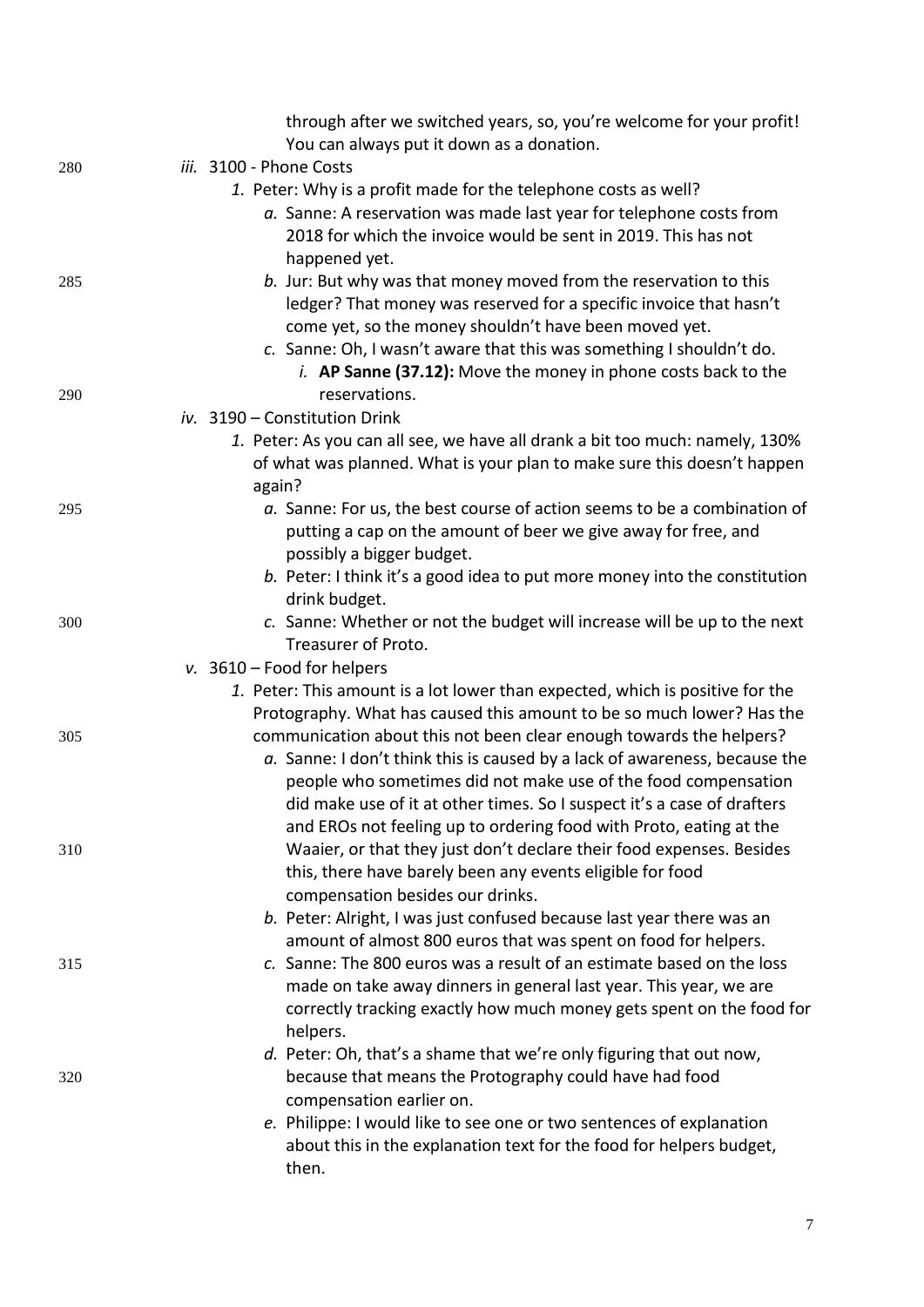| 325 | <i>i.</i> AP Sanne (37.13): Add an explanation about why the food                                                                                       |
|-----|---------------------------------------------------------------------------------------------------------------------------------------------------------|
|     | helpers is much lower than expected to the explanation text on                                                                                          |
|     | page 13.<br>f. Maxim: I saw in the comments for this document that the board                                                                            |
|     | would discuss being more lenient with giving helpers food                                                                                               |
| 330 | compensation. Did this happen?                                                                                                                          |
|     | i. Sanne: Yes. It was decided to indeed be more lenient towards                                                                                         |
|     | giving helpers food compensation.                                                                                                                       |
|     | $vi. 3620 - Statutes$                                                                                                                                   |
|     | 1. Peter: I would try to just declare the entire amount, I do not expect the                                                                            |
| 335 | Student Union to make an issue about the extra 20,-.                                                                                                    |
|     | a. Sanne: Sadly enough the declaration has already been handed in for                                                                                   |
|     | 500,-, so if we get the leftover amount that'd be a bonus, but it can't                                                                                 |
|     | really be added to the request anymore.                                                                                                                 |
|     | b. Peter: How long ago did you fill in this request?                                                                                                    |
| 340 | c. Sanne: A few months ago, which is quite some time ago, so it's                                                                                       |
|     | already on my to do list to ask the SU about it!                                                                                                        |
|     |                                                                                                                                                         |
|     | $i.$ Page 11<br>$i.$ 3070 – Representation                                                                                                              |
| 345 | 1. Philippe: It says that this budget also includes roses given to graduating                                                                           |
|     | students. Is this something that gets paid for by the study associations, or                                                                            |
|     | the study itself?                                                                                                                                       |
|     | Sanne: As far as we are aware, the study association has always<br>а.                                                                                   |
|     | done this.                                                                                                                                              |
| 350 | Philippe: Huh, that's kind of stupid.<br>b.                                                                                                             |
|     | Jur: Yes, we are sort of ethically required to do so. Every study<br>c.                                                                                 |
|     | association pays for these roses for their graduating students.                                                                                         |
|     | 2. Philippe: What are Proto's 'memorial tokens'?                                                                                                        |
|     | Sanne: those are the board's 'penningen'!<br>а.                                                                                                         |
| 355 |                                                                                                                                                         |
|     | <i>j.</i> Page 12                                                                                                                                       |
|     | $i.$ 3130 – Good Idea Budget                                                                                                                            |
|     | 1. Philippe asks for Frank: Pillows, nice idea! But why is the router for the<br>Homey not on here? It has been suggested multiple times, and does have |
| 360 | added value, seeing how our Homey is currently just gathering dust.                                                                                     |
|     | $a.$ Jesse: There isn't any plan or idea for a good implementation for the                                                                              |
|     | Homey, so it'd be a waste of resources to already spend money on a                                                                                      |
|     | router. When there is a good idea what to use the Homey for, then it                                                                                    |
|     | would be worthwhile to buy a router.                                                                                                                    |
| 365 | b. Jur: I believe that there is a contract somewhere that tells us we must                                                                              |
|     | do something with the Homey.                                                                                                                            |
|     | c. Mick: It's never been written down in a contract that we need to do                                                                                  |
|     | something with the Homey. This was a gentleman's agreement                                                                                              |
|     | between Athom and the previous Officer of External Affairs. It was                                                                                      |
| 370 | never defined well, so I am looking into options for what we can do                                                                                     |
|     | with the Homey, but currently we are stuck in a router-less limbo.                                                                                      |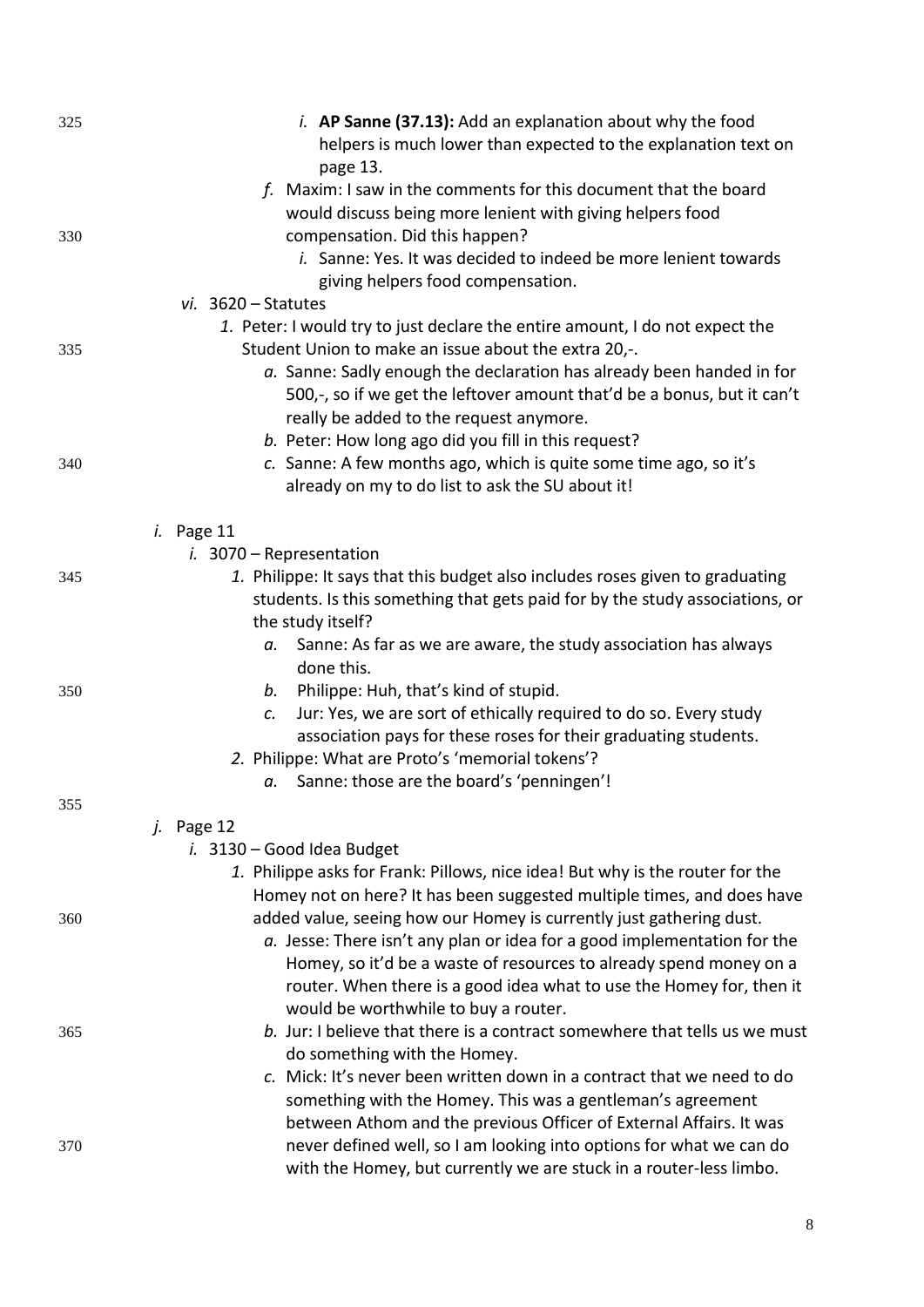|     | d. Jesse: The idea got offered to make the Homey available for students                                                                                |
|-----|--------------------------------------------------------------------------------------------------------------------------------------------------------|
|     | to use for their projects, isn't that still a good option?                                                                                             |
|     | e. Manouk: I believe the idea was specifically to have this Homey be                                                                                   |
| 375 | present in the Protopolis, so people could play around with it. This is<br>confirmed by Mick.                                                          |
|     | f. Jur: Whether or not this is a 'gentleman's agreement' or not, I do                                                                                  |
|     | think we should honor this, even if it is just by attaching it to an<br>overengineered LED light.                                                      |
| 380 | g. Jesse: Have You Tried currently has its priorities elsewhere, so I don't                                                                            |
|     | think they can implement it any time soon.                                                                                                             |
|     | h. Jur: Turn it on, it will give off some pretty light, I believe it will be                                                                           |
|     | totally fine.                                                                                                                                          |
|     | <i>i.</i> Sanne: The board will look into this.                                                                                                        |
| 385 | 1. AP Board (37.14): Make sure Proto's Homey is used.                                                                                                  |
|     | 2. Philippe: You are using this budget to buy pillows for in the Protopolis. Is the                                                                    |
|     | only reason the good idea budget is being used for this, because the idea                                                                              |
|     | got offered on the good idea board? Because to me, this seems more like a                                                                              |
|     | thing for the Protopolis budget.                                                                                                                       |
| 390 | a. Sanne: It is an idea that got specifically suggested by our members,                                                                                |
|     | rather than something we as a board decided we wanted in the                                                                                           |
|     | Protopolis. In my eyes, this would make it a good use of the good idea                                                                                 |
|     | budget.                                                                                                                                                |
|     | 3. Peter: As you can see, no money from the good idea budget has been used                                                                             |
| 395 | yet, but one of the reasons the good idea board currently exists, is so that                                                                           |
|     | this budget would get used more. Why is it that enough suggestions end up                                                                              |
|     | on the good idea board, but there is still no money being put into them?<br>a. Sanne: Almost all the ideas that get put on the good idea board, aren't |
|     | ideas that cost money. The pillows were one of the only ideas relevant                                                                                 |
| 400 | to the good idea budget. Next to that, we are looking into spending a                                                                                  |
|     | part of the good idea budget on a new couch.                                                                                                           |
|     | b. Philippe: But is that all the good idea budget should be spent on? Not                                                                              |
|     | on some kind of activity?                                                                                                                              |
|     | c. Sanne: If there is an idea for an activity coming from our members,                                                                                 |
| 405 | that's definitely something that the good idea budget can be used for.                                                                                 |
|     | It just hasn't happened yet so far.                                                                                                                    |
|     | d. Jur: This ledger is meant for 'member initiatives', not initiatives from                                                                            |
|     | the board.                                                                                                                                             |
| 410 | ii. 3140 - Board Weekend                                                                                                                               |
|     | 1. Philippe: Do you have any ideas about how to ensure with the next                                                                                   |
|     | Treasurer that it will not take half a year for the settlement to be finished?                                                                         |
|     | Sanne: Making a good budget plan and having communication about<br>a.                                                                                  |
|     | it more smoothly. This wasn't really the case this time.                                                                                               |
| 415 | Some 'oof' noises can be heard from the audience.<br>b.                                                                                                |
|     | Philippe: She's not being rude, just honest!<br>$\mathcal{C}$ .                                                                                        |
|     |                                                                                                                                                        |

*k.* Page 14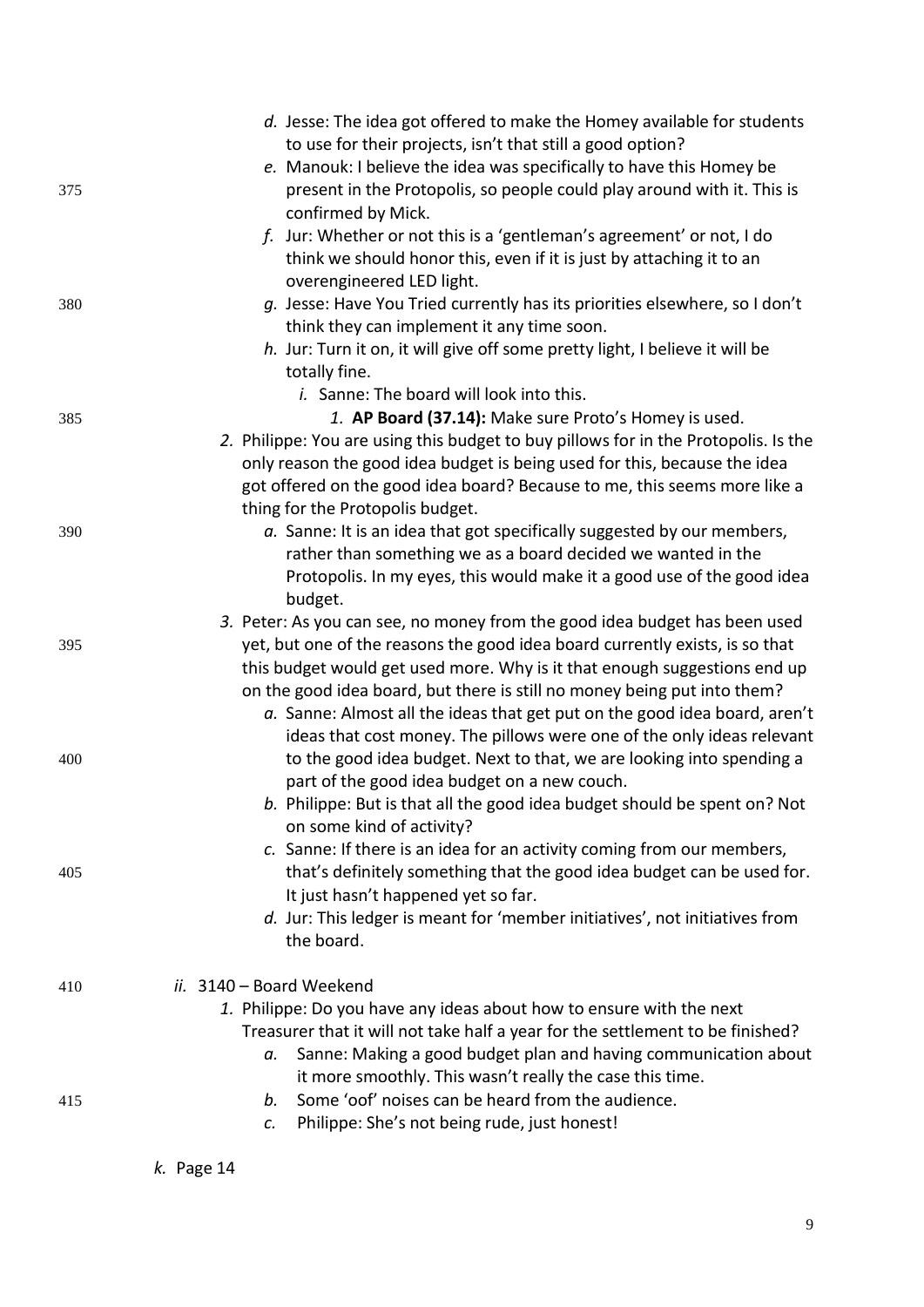|     | $i.$ 4120 - TIPCie                                                                                                              |
|-----|---------------------------------------------------------------------------------------------------------------------------------|
| 420 | 1. Philippe asks for Frank: What is this money spent on? Themed drinks,                                                         |
|     | courses for drafters?                                                                                                           |
|     | a. Sanne: It is indeed used for themed drinks initiated by ideas coming                                                         |
|     | from the TIPCie, and on necessary things like MobiTap supplies.                                                                 |
|     | b. Peter adds that we may need to add a sum of 240,- because of tickets                                                         |
| 425 | people didn't buy for the special beer drink. Currently, this special                                                           |
|     | beer is in storage and the TIPCie will try to sell it during upcoming                                                           |
|     | drinks.                                                                                                                         |
|     | $l.$ Page 19                                                                                                                    |
|     | i. 9510 - Expenses Previous Years                                                                                               |
| 430 | 1. Peter: Wasn't there a plan that Maxim would make some kind of                                                                |
|     | reservation for the Batavierenrace bus, so it wouldn't have to end up in                                                        |
|     | expenses previous years?<br>a. Sanne: Instead of making a reservation for the costs for this bus, this                          |
|     | sum of money was added to the 'income to be received', because the                                                              |
| 435 | expectation was that we could get this money back from another                                                                  |
|     | party. This didn't happen, so the loss from this unpaid 'income to be                                                           |
|     | received' was moved to Expenses Previous Years.                                                                                 |
|     | 2. Maxim: On the previous page, your forecast for 9510 is already higher                                                        |
|     | than what is shown to be in this ledger on the 31 <sup>st</sup> of January. Can you                                             |
| 440 | explain to the GMM why that is?                                                                                                 |
|     | a. Sanne: This is because there are already costs that have been made                                                           |
|     | between the 31 <sup>st</sup> and now that I was aware of. These are some failed                                                 |
|     | direct withdrawals still remaining from 2017 and 2018, from people                                                              |
|     | who haven't been a member anymore for a long time.                                                                              |
| 445 | b. Peter: Wait, why is the text for the forecast black here?                                                                    |
|     | c. Sanne: Inconsistent formatting. I did my best : (                                                                            |
|     | i. AP Sanne (37.15): Change the text color of the forecast in the                                                               |
|     | Expenses Miscellaneous to gray.                                                                                                 |
|     | 3. Maxim: I have a question about "Settlement 2019 - Costs telephone".                                                          |
| 450 | Shouldn't these go to the phone costs reservation?<br>a. Sanne: Yeah, you are absolutely right. I put these costs on here based |
|     | on what was written on an invoice at the beginning of the year for me                                                           |
|     | and didn't really give it a second thought. I will change it!                                                                   |
|     | <i>i.</i> AP Sanne (37.16): Move the phone costs in the Expenses                                                                |
| 455 | Previous Years to the reservation for phone costs.                                                                              |
|     |                                                                                                                                 |
|     | $m.$ Page 20                                                                                                                    |
|     | i. Peter: Very nice to see that we have more members, but I heard that not                                                      |
|     | everyone has paid the right membership fee. It's good to see that we have                                                       |
| 460 | gotten more than expected, but could this have been more?                                                                       |
|     | 1. Peter gets interrupted and asked to give some context to what he is                                                          |
|     | talking about: affiliated ordinary members should pay 10 euros, however                                                         |
|     | for some people it says on their account that they are secondary                                                                |
|     | members, and thus have to pay only 5 euros.                                                                                     |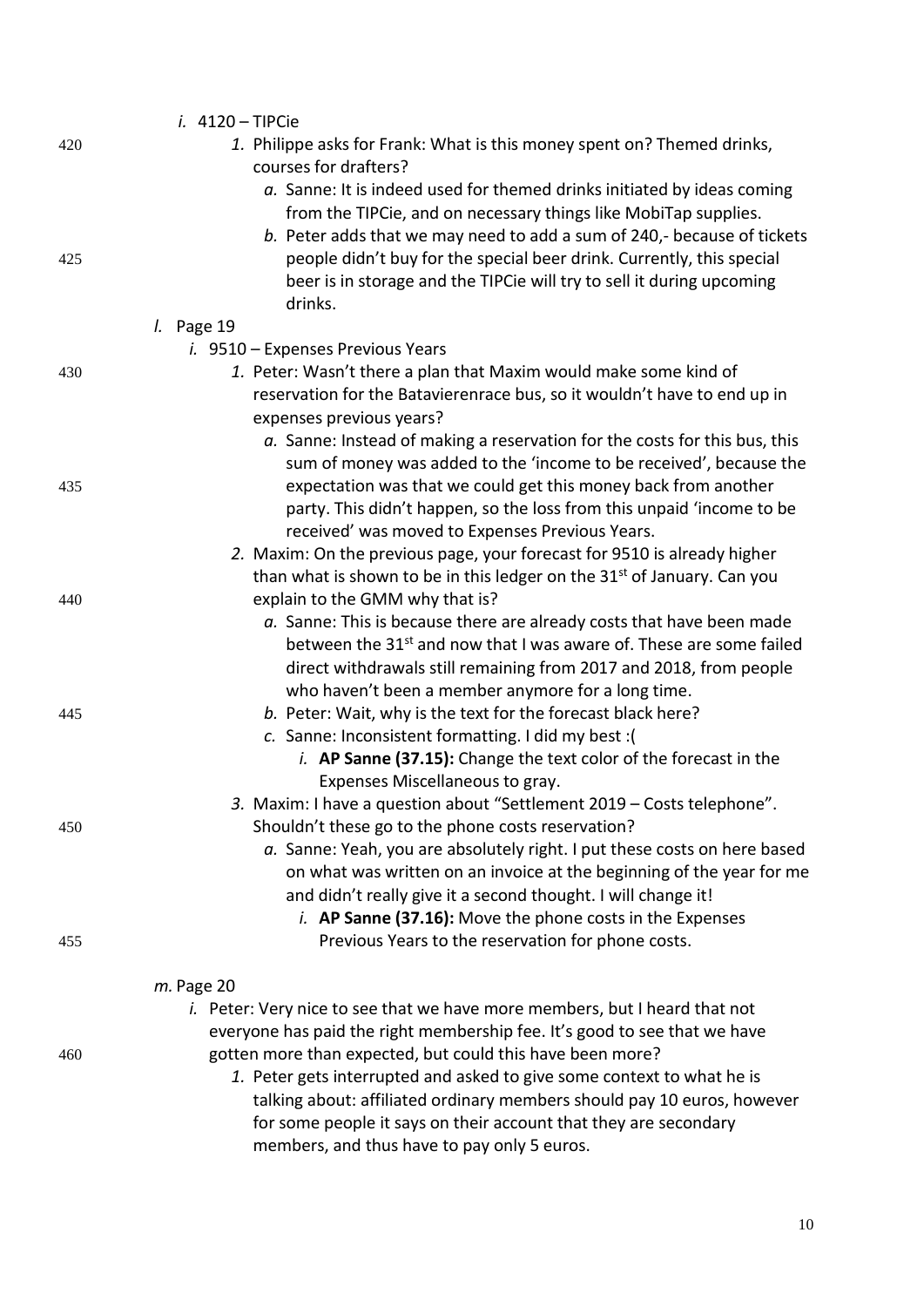| 465 | 2. Jesse: Nothing went wrong with the withdrawals of the membership fees.<br>However, not all affiliated ordinary members seem to get counted when<br>determining the total number of them. |
|-----|---------------------------------------------------------------------------------------------------------------------------------------------------------------------------------------------|
|     | 3. Peter: Yes, I thought it didn't go wrong either, but Jeroen Ritmeester told                                                                                                              |
|     | me that he only paid 5 euros. There are some surprised reactions.                                                                                                                           |
| 470 | a. Editor's note: it turned out Jeroen did pay 10 euros.                                                                                                                                    |
|     | 4. Jonathan: It looks like there may be a problem with the people who are                                                                                                                   |
|     | registered for multiple studies in the UT system, like pre-masters or people<br>who have recently switched to a master.                                                                     |
|     | 5. Sanne: Yes, alright. We discovered that this went wrong at the end of last                                                                                                               |
| 475 | week, and have not yet had the time to find out what exactly went wrong                                                                                                                     |
|     | and how to fix it. The problem is known, and the Have You Tried Turning It                                                                                                                  |
|     | Off And On Again Committee is aiming to fix it as soon as possible. I don't                                                                                                                 |
|     | think a GMM is the right place to try and find the cause.                                                                                                                                   |
|     | ii. Peter: I'd also like to mention the EEMCS subsidy. I would love to believe this is                                                                                                      |
| 480 | the problem, and I am aware both the Have You Tried and board are looking for a                                                                                                             |
|     | solution. But, I believe it is now confirmed we will be getting 10.8k. This is more                                                                                                         |
|     | than expected, but this could have been around the 12k mark.                                                                                                                                |
|     | Editor's note: the amount of subsidy we get from EEMCS is based on the<br>1.                                                                                                                |
|     | total member count we pass on, which is why this is a relevant question.                                                                                                                    |
| 485 | Peter: I did want to mention somewhere that this happened, so it would<br>2.                                                                                                                |
|     | be present in the GMM minutes somewhere, especially since this would                                                                                                                        |
|     | mean that we could have had an extra 3000 euros.                                                                                                                                            |
|     | n. Page 21                                                                                                                                                                                  |
| 490 | <i>i.</i> Philippe: I want to compliment Sanne for her news article! (Sanne: Thanks!) It was                                                                                                |
|     | easy to read, it didn't really help me understand anything better but that is                                                                                                               |
|     | because I started preparing half an hour before this GMM. I have a question for                                                                                                             |
|     | the GMM: Who else read the article? Did it help?                                                                                                                                            |
|     | 1. The people present who read the article indicate to have gotten some use                                                                                                                 |
| 495 | out of it.                                                                                                                                                                                  |
|     | <i>ii.</i> Philippe: Also, why does this blank page exist?                                                                                                                                  |
|     | 1. Sanne: I have no idea! It wasn't there in my Google Docs. I will make sure it                                                                                                            |
|     | gets removed.                                                                                                                                                                               |
|     | $a.$ AP Sanne (37.17): Make sure there aren't any blank pages at the end                                                                                                                    |
| 500 | of the Half-Yearly Financial Report.                                                                                                                                                        |
|     | o. Voting: approval of Yearly financial report 2019-2020 with the changes mentioned.                                                                                                        |
|     | i. Vote passes unanimously.                                                                                                                                                                 |
|     | 1. AP Sanne (37.18): Correct the Half-yearly Financial Report 2019-2020 and                                                                                                                 |
| 505 | upload it to the DokuWiki.                                                                                                                                                                  |
|     | 8. Any other business                                                                                                                                                                       |
|     | a. Jur: This doesn't have anything to do with the document, but it did come by: We                                                                                                          |
|     |                                                                                                                                                                                             |

haven't spent enough money on our helpers. I understand making the decision to 510 save money on it when you aren't sure how much you will have to spend on it, but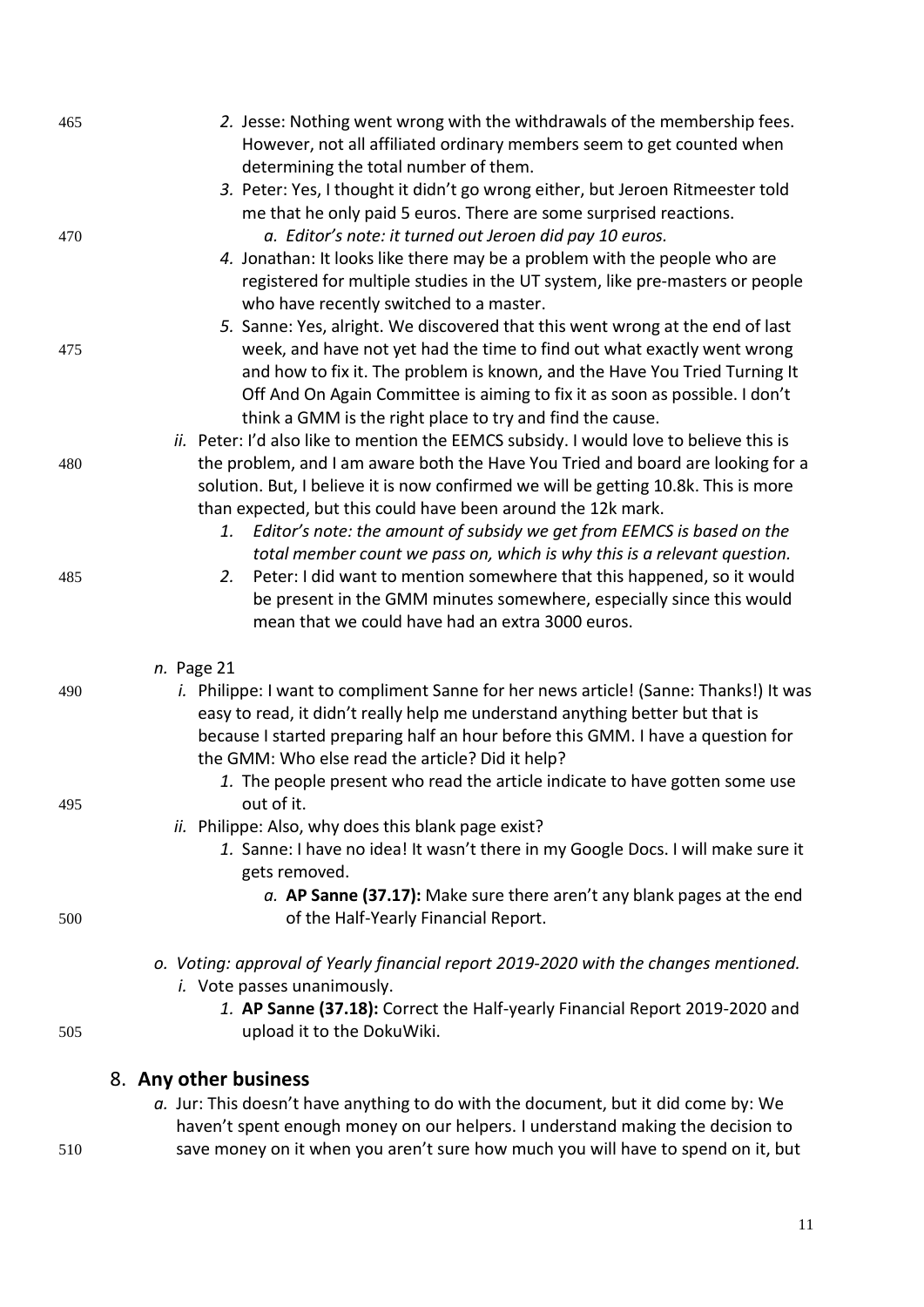|     | I'm in principle against doing that, because you are cannibalizing your helpers by                                                                  |
|-----|-----------------------------------------------------------------------------------------------------------------------------------------------------|
|     | doing that.                                                                                                                                         |
|     | i. Because of this, I think we as the GMM should think about whether we ever                                                                        |
|     | want to put a cap on the amount of money we spend on our helpers. In that                                                                           |
| 515 | way, we won't get into the position where we will start organizing activities and                                                                   |
|     | make them start at 19:30 (like study nights) so we won't have to pay for food                                                                       |
|     | for our helpers. You are cannibalizing your activists by doing that.                                                                                |
|     | 1. Sanne: I understand the point you want to address. First: we do not start<br>our study nights at 19:30 because we don't want to pay for food for |
| 520 | ERO's. We do so because students need to be able to eat before it begins.                                                                           |
|     | But, the idea that we should put as little limits on the food for helpers                                                                           |
|     | budget as possible, I can agree with that. That does seem difficult when                                                                            |
|     | making a budget plan, though.                                                                                                                       |
|     | 2. Jur: That is very true, so I'd say you'd make a budget plan for it to the best                                                                   |
| 525 | of your estimations. But to change your policy in the hope to not go over                                                                           |
|     | budget, you shouldn't do that.                                                                                                                      |
|     | 3. Sanne: In what way do you mean 'changing the policy'? Do you mean                                                                                |
|     | what we did at the beginning of the year, or now?                                                                                                   |
|     | 4. Peter: For example, not giving the photographers any helper budget. I've                                                                         |
| 530 | heard from multiple photographers that this is the reason they were not                                                                             |
|     | taking pictures.                                                                                                                                    |
|     | 5. Sanne: As far as I'm aware, we didn't change the policy?                                                                                         |
|     | 6. Jur: There are a lot of things that have been changed about the policy                                                                           |
|     | over the years. It used to be the case that every helper could get food, we                                                                         |
| 535 | eventually put the 5,- cap on this, etc. I still support this. However, I am                                                                        |
|     | afraid we are getting to the point where we are choking ourselves out in                                                                            |
|     | regard to this.<br>7. Sanne: I can agree with that. At the start of the year we were a lot stricter                                                 |
|     | with the policy, especially because there wasn't a clear view on how                                                                                |
| 540 | things had gone previously. We have now seen that we should loosen this                                                                             |
|     | strict policy a bit, rather than save on the budget.                                                                                                |
|     | 8. Jur: I am glad you have seen this now as well, however, I'm afraid that if                                                                       |
|     | this doesn't get documented anywhere, it will go wrong again in the                                                                                 |
|     | future. This should be added to a function script somewhere, and it is                                                                              |
| 545 | something that should be acted upon going forward.                                                                                                  |
|     | a. Peter agrees that it should be officially noted down that the current                                                                            |
|     | board and this GMM support being lenient with your helper budget,                                                                                   |
|     | and to not exclude any helping committees.                                                                                                          |
|     | Manouk: I think the solution here is that we as the board at least are<br>9.                                                                        |
| 550 | going to adhere to this policy for the rest of the year, and that we will let                                                                       |
|     | our candidate board know about this as well. However, the candidate                                                                                 |
|     | board is going to be responsible for what happens with this policy after                                                                            |
|     | that. If you want to make sure we will do this for sure going forward, it<br>should be a regulation and not a policy.                               |
| 555 | 10. Jur: It is most important to me that the intent behind why the policy is                                                                        |
|     | the way it is will stay clear to you and any board members going                                                                                    |
|     | forward, not necessarily the policy itself. This can be added to your                                                                               |
|     |                                                                                                                                                     |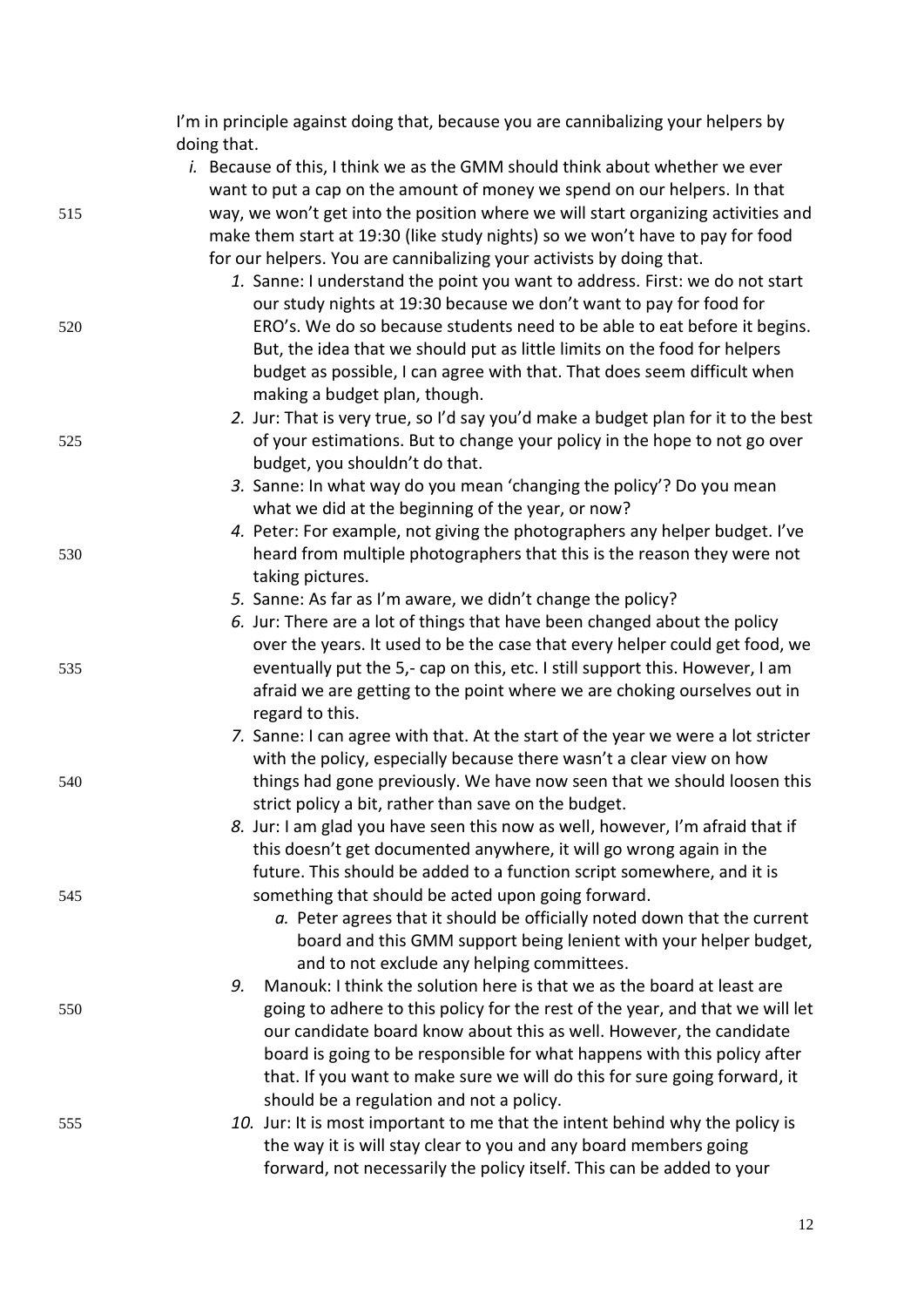|     | function scripts. Not doing this, gives us the risk that we will have the<br>same story happen repeatedly.                                     |  |
|-----|------------------------------------------------------------------------------------------------------------------------------------------------|--|
| 560 | 11. Manouk: I think it is then on us to make sure we will let the candidate                                                                    |  |
|     | board know about this, as we have mentioned we will do, and also on us                                                                         |  |
|     | as a GMM to ensure this does actually happen next time there is a                                                                              |  |
|     | GMM.                                                                                                                                           |  |
|     | 12. Maartje: Would you be satisfied, then, if we make sure we add this                                                                         |  |
| 565 | policy and the reasoning behind why it is the way it is to our function                                                                        |  |
|     | scripts so the next board will be made aware?                                                                                                  |  |
|     | 13. Jur: Yes, that'd be preferred to make another change to our rules and                                                                      |  |
|     | regulations.                                                                                                                                   |  |
|     | 14. Peter: I'd make sure you let every helper know that they can make use                                                                      |  |
| 570 | of this budget more leniently. Mention it to them multiple times, to                                                                           |  |
|     | make sure they know it.                                                                                                                        |  |
|     | a. The board will make sure to do this.                                                                                                        |  |
|     | i. AP Board (37.19): Make sure to mention that helpers at                                                                                      |  |
|     | activities can make use of the food for helpers budget more                                                                                    |  |
| 575 | leniently.                                                                                                                                     |  |
|     | ii. Philippe: How will you make sure that your drafters know to declare their food?                                                            |  |
|     | 1. Sanne: I don't know what usually happens on the drinks itself. What I am                                                                    |  |
|     | aware of, is that most of the helper budget gets used when the drafters                                                                        |  |
|     | order food with us through the dinner form.                                                                                                    |  |
| 580 | 2. Mick: it's mentioned in the drafter training script and during the drafter                                                                  |  |
|     | course that they can declare their food, so I don't think it's necessary to                                                                    |  |
|     | mention it elsewhere.                                                                                                                          |  |
|     | a. Philippe: so, the only reason the amount of money spent is much                                                                             |  |
|     | lower is because of the photographers?                                                                                                         |  |
| 585 | b. Sanne: No, they weren't taken into account when setting the budget.<br>My guess is that this is really just people not always wanting to or |  |
|     | remembering to use the budget.                                                                                                                 |  |
|     | iii. Philippe: It is surprising to me that for the photographers there is no                                                                   |  |
|     | compensation at all, because committees should put this in their budget plan,                                                                  |  |
| 590 | right? Does this happen?                                                                                                                       |  |
|     | 1. Maartje: Yes, as far as we are aware. However, most activities with a                                                                       |  |
|     | photographer present have taken place in the evening or afternoon, and                                                                         |  |
|     | not during dinner time.                                                                                                                        |  |
|     | 2. Philippe: Where do these photographers who don't photograph because                                                                         |  |
| 595 | they don't get food come from then?                                                                                                            |  |
|     | 3. Maartje: I believe that was more a thing out of principle.                                                                                  |  |
|     | a. Manouk clarifies that she thinks it was us saying that they wouldn't get                                                                    |  |
|     | to use the food for helpers budget anymore, despite us saying and                                                                              |  |
|     | communicating to our committees that they should include food for a                                                                            |  |
| 600 | photographer in their budget plans. Up until now, photographers did                                                                            |  |
|     | get compensation from their committees.                                                                                                        |  |
|     | 4. Sanne: I will say that I've now repeatedly heard 'not anymore' regarding                                                                    |  |
|     | using the helper budget for photographers. As far as I am aware, food                                                                          |  |
|     | compensation has never been made available to photographers before.                                                                            |  |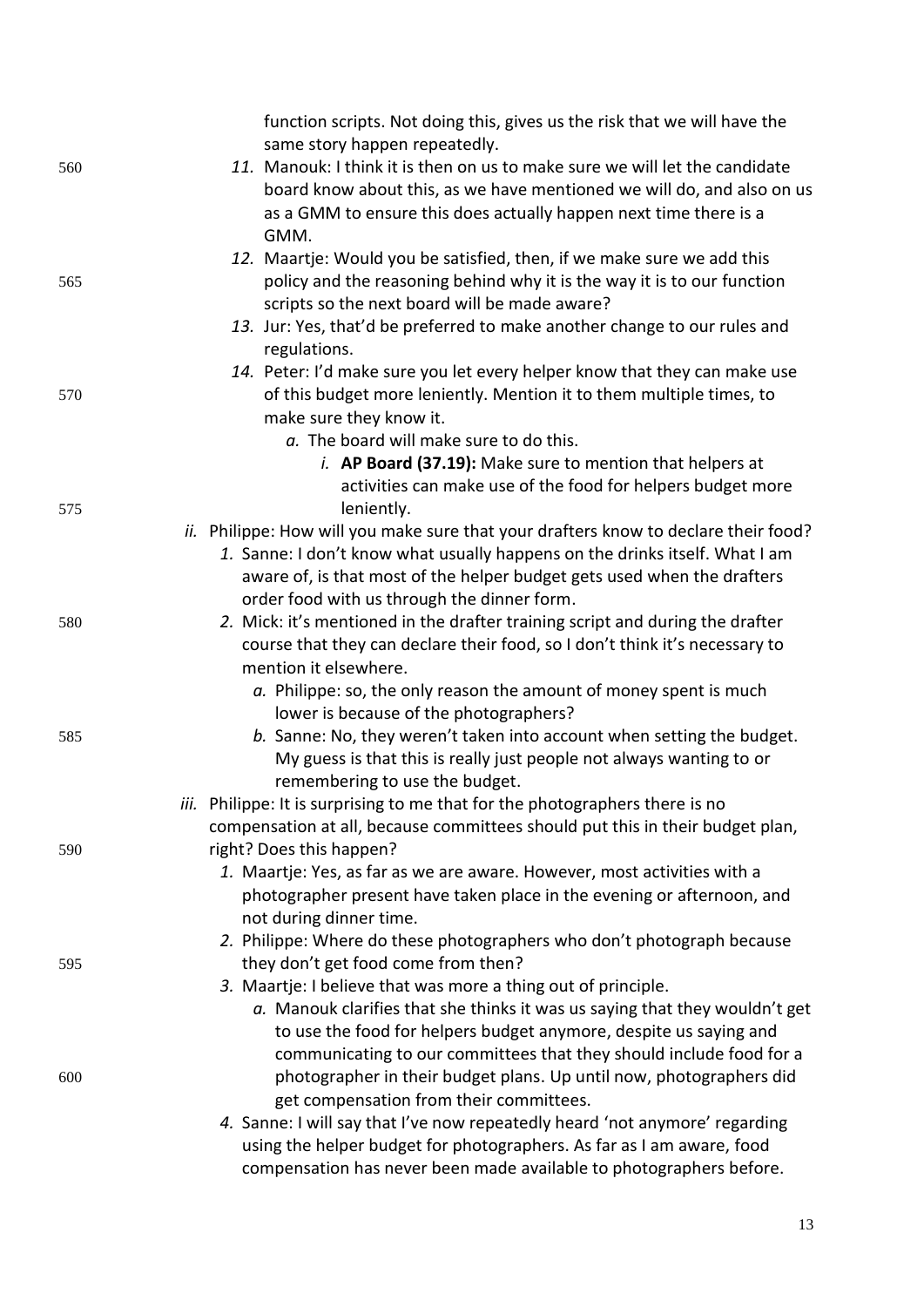| 605 | 5. Maxim: What it said in the policy before, is that they should get their food<br>compensation from the budget of the organizing committee. So it is not<br>the case that photographers wouldn't get any food anyways. |
|-----|-------------------------------------------------------------------------------------------------------------------------------------------------------------------------------------------------------------------------|
|     | 9. Survey                                                                                                                                                                                                               |
| 610 | a. Peter asks if there will be an after-GMM-drink                                                                                                                                                                       |
|     | i. Maartje answers that everyone is free to grab a drink in the Protopolis, but that<br>no drink has been arranged.                                                                                                     |
|     | ii. Peter offers to open one of the bars, but the offer is refused.                                                                                                                                                     |
|     | iii. He then asks how long we still have until it is 21:00. A few minutes are still left.                                                                                                                               |
| 615 | Manouk tells him that he should not be worried, because Philippe will likely fill<br>the time with the Frank 'thing'.                                                                                                   |
|     | b. Philippe announces to the GMM with great sadness that Frank has not passed along                                                                                                                                     |
|     | anything to him about what he wanted to do for his 'thing'.                                                                                                                                                             |
|     | <i>i.</i> Philippe consequently proposes that the board should do something fun to                                                                                                                                      |
| 620 | entertain the GMM. He will accept receiving a stack of money, but if this is not                                                                                                                                        |
|     | a possibility, he looks forward to seeing an act that will fill the almost 3 minutes<br>that are left before the clock strikes nine.                                                                                    |
|     | ii. Jur wants to emphasize that emptying Proto's register into Philippe's pockets is                                                                                                                                    |
|     | absolutely not an option.                                                                                                                                                                                               |
| 625 | iii. The board has a quick discussion to decide what they will do, and asks the                                                                                                                                         |
|     | GMM to stand up and enthusiastically participate with their act. When Mick                                                                                                                                              |
|     | stands up, it is discovered that he has not been wearing pants for the duration<br>of the entire GMM.                                                                                                                   |
|     | iv. Technical difficulties occur, and no sound is coming through the speakers of the                                                                                                                                    |
| 630 | SmartXP. A growing panic of not making the 21:00 rises through the entire                                                                                                                                               |
|     | GMM. Peter counts down the last few seconds before the inevitable end, no                                                                                                                                               |
|     | act having been performed yet                                                                                                                                                                                           |
|     |                                                                                                                                                                                                                         |

# 10.**Closing**

- $a.$  The 37<sup>th</sup> general member meeting (GMM) is closed at... 21:00 on the 5<sup>th</sup> of March, 2020!
	- *i.* The board still performs their act, a dance to the Nijntje song "Dans mee met Nijntje", after the GMM has officially been closed.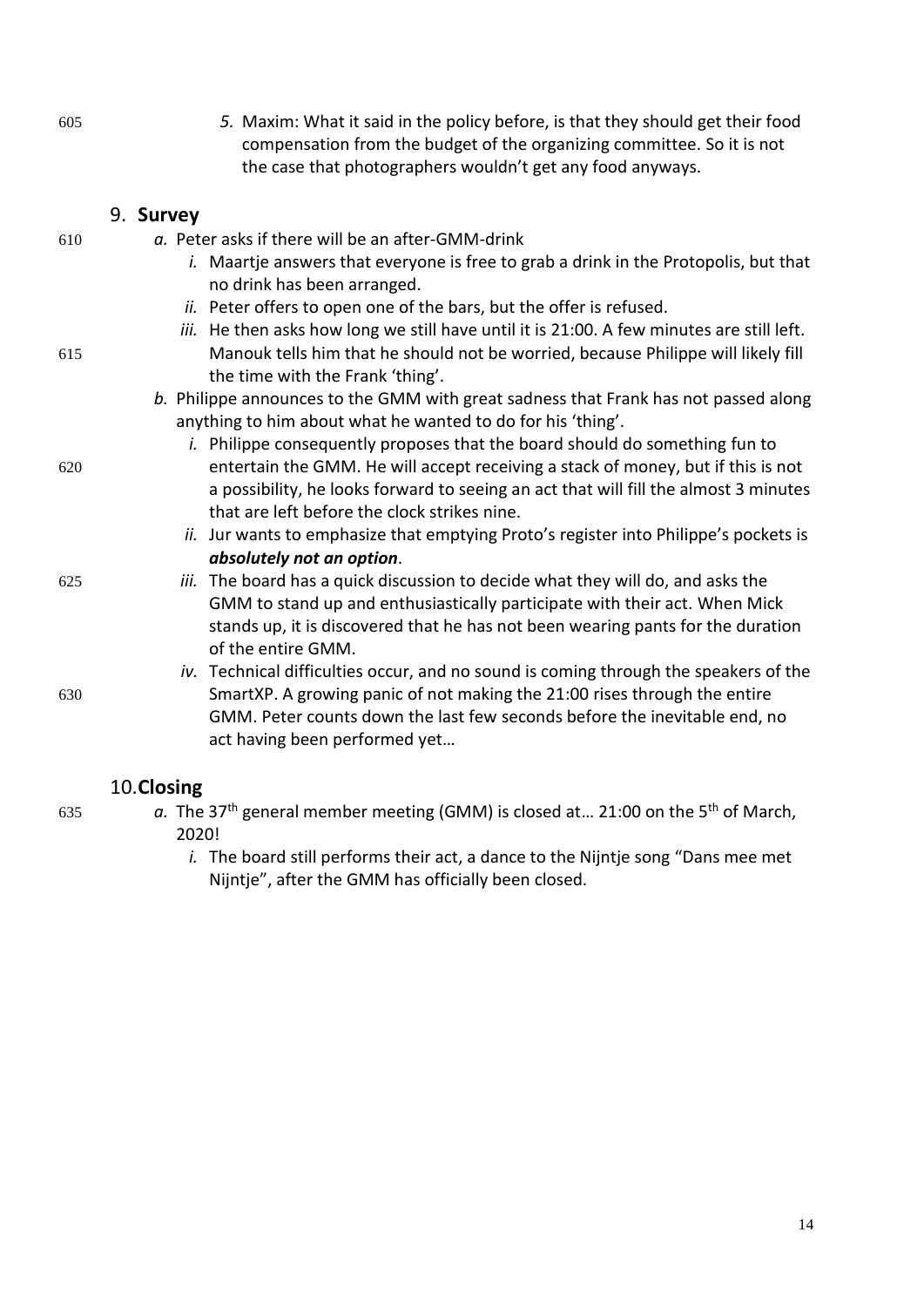# <sup>640</sup> **Presence**

| <b>Name</b>              | <b>Time of arrival</b> |  |
|--------------------------|------------------------|--|
| <b>Maartje Huveneers</b> | Start of GMM           |  |
| <b>Hannah Ottenschot</b> | <b>Start of GMM</b>    |  |
| Sanne Bouman             | Start of GMM           |  |
| Renske Mulder            | Start of GMM           |  |
| Mick Tijdeman            | <b>Start of GMM</b>    |  |
| <b>Manouk Hillebrand</b> | <b>Start of GMM</b>    |  |
| Imke Verschuren          | <b>Start of GMM</b>    |  |
| <b>Jesse Visser</b>      | <b>Start of GMM</b>    |  |
| Jonathan Matarazzi       | <b>Start of GMM</b>    |  |
| Sebastiaan van Loon      | <b>Start of GMM</b>    |  |
| Maxim de Leeuw           | <b>Start of GMM</b>    |  |
| Peter van der Burgt      | Start of GMM           |  |
| Jur van Geel             | Start of GMM           |  |
| Philippe Tuinman         | Start of GMM           |  |
| Melvin van de Ende       | Start of GMM           |  |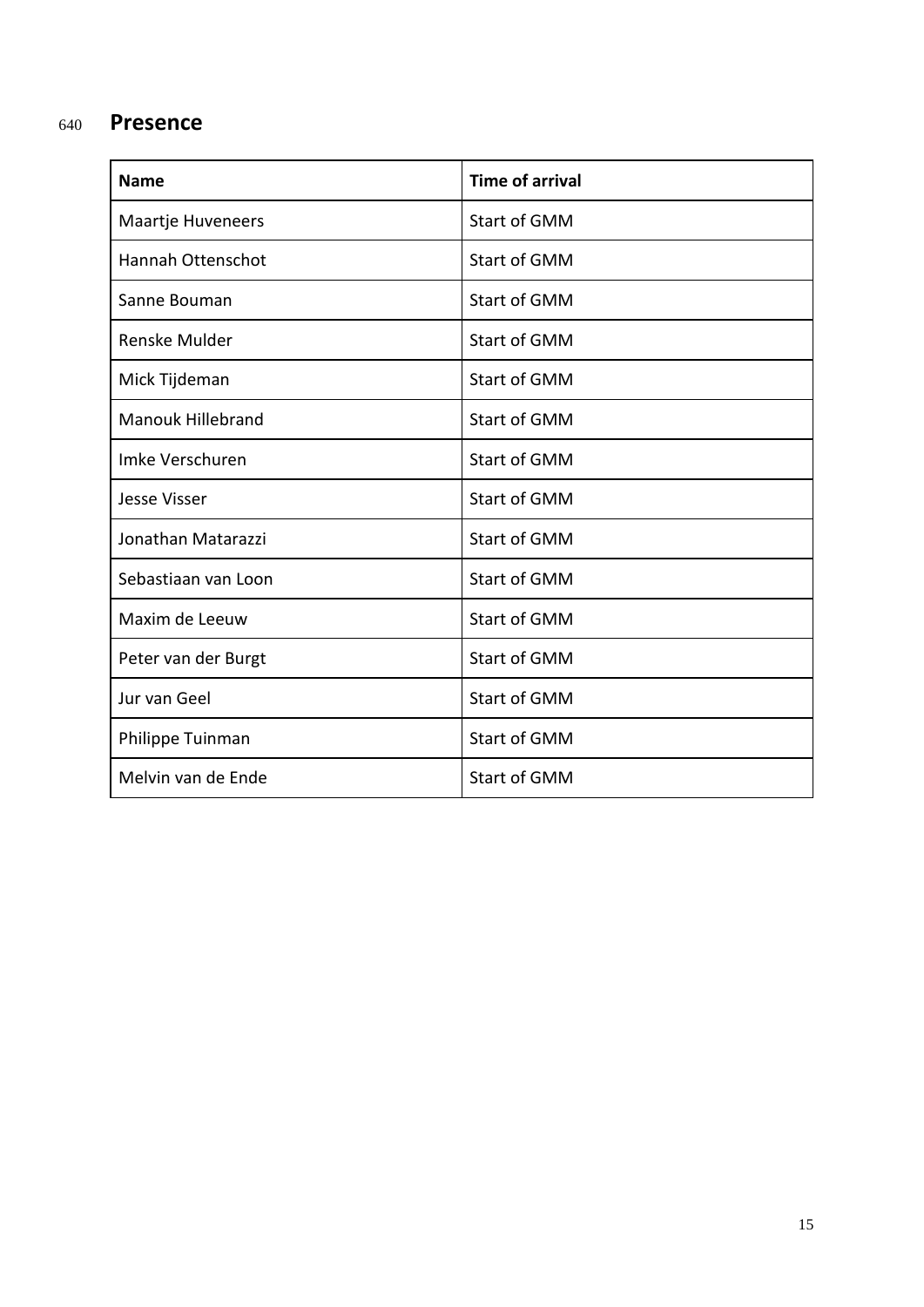# **Recap previous action points**

645

| <b>AP</b> | <b>Name</b>      | What                                                                                                                                                                     | <b>Status</b>                       |
|-----------|------------------|--------------------------------------------------------------------------------------------------------------------------------------------------------------------------|-------------------------------------|
| 33.17     | Renske<br>Mulder | Change section 5.4: Camp Committee in such a way that<br>it mentions that camp is meant for both first years and<br>the integration between first years and older years. | Done                                |
| 33.20     | Board 9.0        | Correct Static Policy Plan 2019-2020 and upload it to<br>the DokuWiki. (APs 33.08 - 33.19)                                                                               | Done                                |
| 33.23     | Board 9.0        | Check together with the Have You Tried Turning It Off<br>And On Again Committee if the layout of the Proto<br>website can be improved.                                   | Ongoing                             |
| 33.28     | Board 9.0        | Look into the possibility of creating a checkbox for<br>Protographers which shows if they get food<br>compensated at the event or not.                                   | Ongoing                             |
| 34.05     | Sanne<br>Bouman  | Look into putting a cap on certain reservations for<br>hardware.                                                                                                         | Ongoing                             |
| 36.01     | <b>Board</b>     | Make sure all articles posted on the Proto website are<br>also posted on the DokuWiki.                                                                                   | Done                                |
| 36.02     | <b>Board</b>     | Mention in chapter 2.2.1: Committee Function<br>Introduction that people really enjoyed the (practical<br>aspects) of the committee function trainings.                  | Done                                |
| 36.03     | Hannah           | Look into adding taking minutes to the practical part of<br>the secretary training.                                                                                      | Cancelled<br>due to<br>COVID-<br>19 |
| 36.04     | <b>Board</b>     | Rephrase line 227 so it is clear who is meant with 'a lot<br>of people'.                                                                                                 | Done                                |
| 36.05     | Manouk           | Take a look at hosting an event for Professional<br>Development which starts on Wednesday afternoon<br>and continues during the ProtoNight in the evening.               | Cancelled<br>due to<br>COVID-<br>19 |
| 36.06     | <b>Board</b>     | Research ways on getting statistics on the amount of<br>people and kind of audience that visits the Proto<br>Facebook.                                                   | Done                                |
| 36.07     | Manouk           | Look into creating an open event for Proto's<br>Symposium.                                                                                                               | To be<br>done                       |
| 36.08     | Renske           | Look into using Instagram for filling committees if they<br>need it.                                                                                                     | Cancelled<br>due to<br>COVID-<br>19 |
| 36.09     | <b>Board</b>     | Mention the reason why the giving out of Active<br>Member Trophies was not done publicly in the half<br>yearly report.                                                   | Done                                |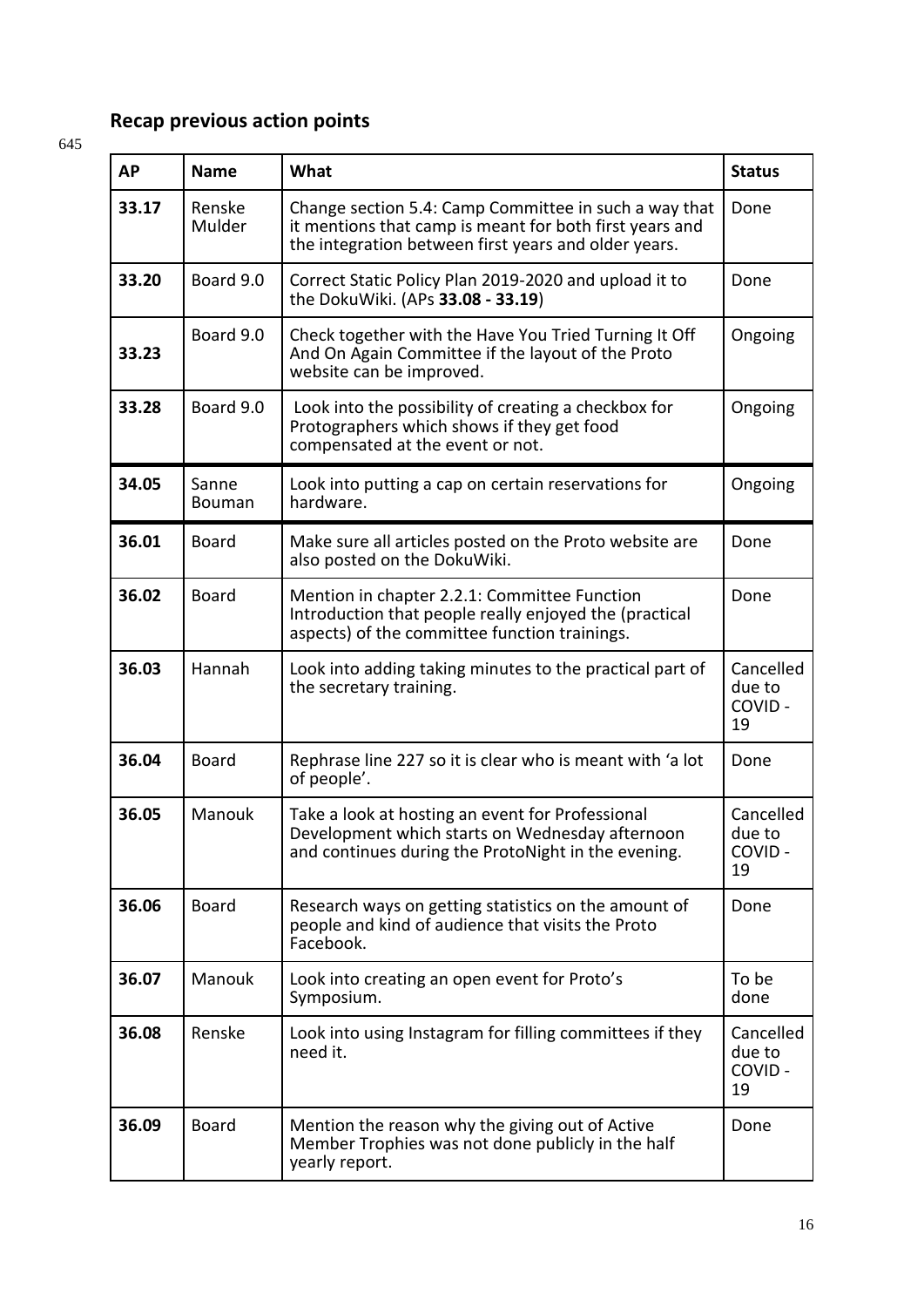| 36.10 | <b>Board</b> | Mention in the half yearly report that it is only<br>necessary to communicate in English during events<br>when there are internationals present.                 | Done                                |
|-------|--------------|------------------------------------------------------------------------------------------------------------------------------------------------------------------|-------------------------------------|
| 36.11 | <b>Board</b> | Make sure it cannot be determined from the half yearly<br>report where exactly the code to the key locker can be<br>found.                                       | Done                                |
| 36.12 | Manouk       | Add to half-yearly report 2019-2020 that pre-master<br>summaries and/or tests to the can now also be found<br>on the DokuWiki.                                   | Done                                |
| 36.13 | Manouk       | Look into making summaries and tests on the Dokuwiki<br>accessible to non-members as well.                                                                       | To be<br>done                       |
| 36.14 | Manouk       | Look into the summary database from Yasmin Salce and<br>Ruben van den Berg that Peter has access to and see if<br>these van be added to the DokuWiki.            | To be<br>done                       |
| 36.15 | <b>Mick</b>  | Make sure the new head of promotion within the<br>Acquisitive will sit together with Renske to receive<br>promotion training.                                    | Cancelled<br>due to<br>COVID-<br>19 |
| 36.16 | Mick         | Sit together with Jesse Visser to check if his experience<br>with creating a CRM can help with a CRM for Proto.                                                  | Done                                |
| 36.17 | <b>Board</b> | Look into distinguishing between different career<br>events in upcoming surveys, be it the yearly survey or as<br>a suggesting for the next board.               | To be<br>done                       |
| 36.18 | Sanne        | Clarify step 2 of the table of chapter 2.6.1 Usage of<br>Surplus Sponsorship.                                                                                    | Done                                |
| 36.19 | Hannah       | Add to chapter 2.7.1 Merchandise that Proto dice have<br>been ordered.                                                                                           | Done                                |
| 36.20 | Board        | In line 516, change 'first half of the year' to 'first half of<br>the academic year'.                                                                            | Done                                |
| 36.21 | Hannah       | Rephrase line 521 of the half-yearly report 2019-2020<br>so its meaning is more clear.                                                                           | Done                                |
| 36.22 | <b>Board</b> | Look into possible problems caused by EROs not being<br>present from 18:00 till the starting time of an activity<br>during the evening and think of a solution.  | To be<br>done                       |
| 36.23 | <b>Board</b> | Look into hosting an event where students and staff can<br>meet and chat.                                                                                        | Cancelled<br>due to<br>COVID-19     |
| 36.24 | Renske       | Talk to to EmergenCie about the necessity of food<br>compensation during activities other than drinks<br>regarding the adjustments to the Food for Helpers rule. | To be<br>done                       |
| 36.25 | <b>Board</b> | Contact the legal consultant of the University to gather<br>advice regarding societies.                                                                          | To be<br>done                       |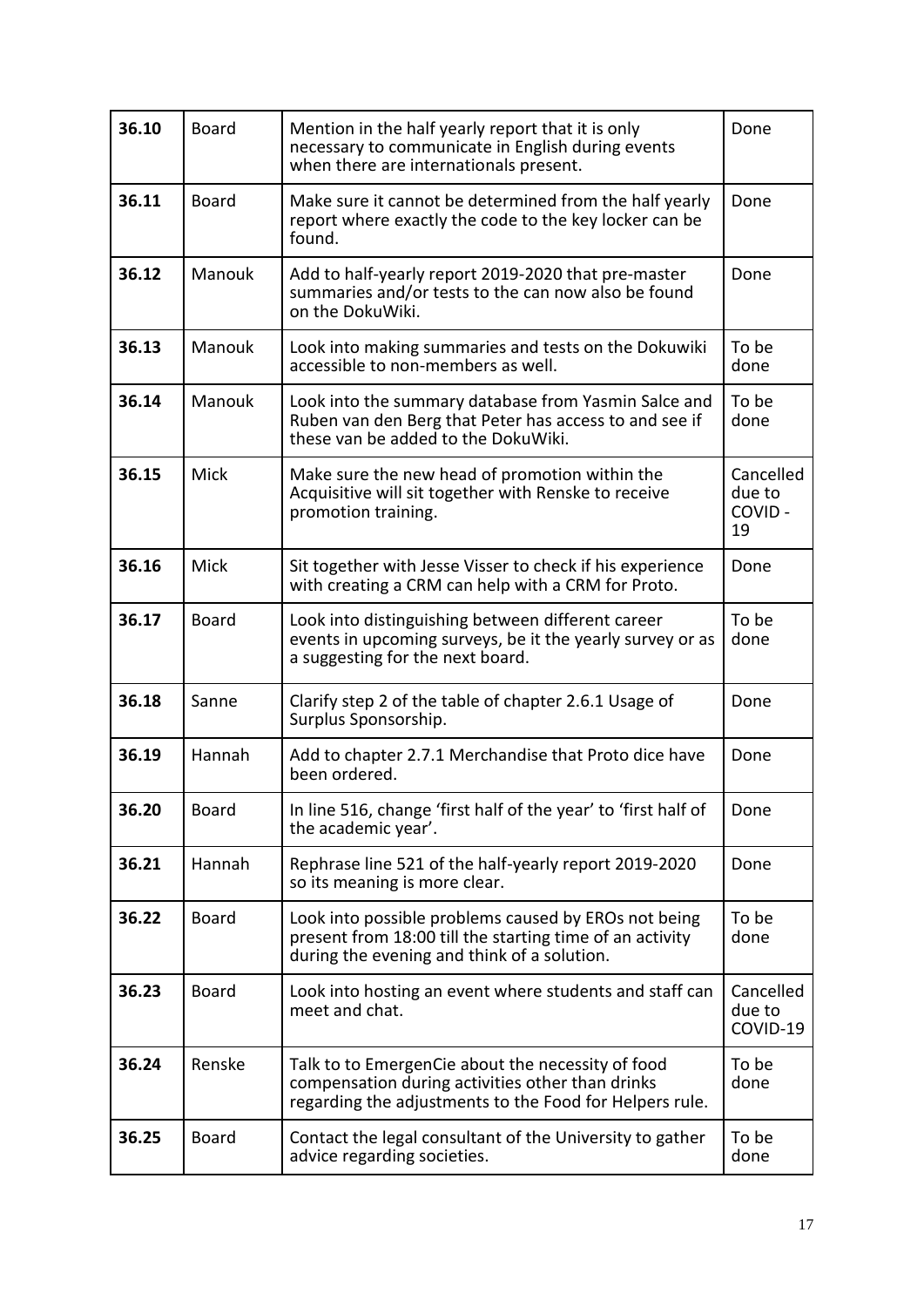| 36.26   | <b>Board</b>                | Decide for yourselves if you want to attend a board<br>training on how to recognize and approach people with<br>mental health issues.                            | Done          |
|---------|-----------------------------|------------------------------------------------------------------------------------------------------------------------------------------------------------------|---------------|
| 36.27.1 | Board of<br><b>Advisors</b> | Decide if an evaluation on the (connection between<br>board and) Board of Advisors needs to be added to the<br>yearly report.                                    | Done          |
| 36.27.2 | Audit<br>committee          | Decide if an evaluation on the (connection between<br>board and) Audit committee needs to be added to the<br>yearly report.                                      | To be<br>done |
| 36.28   | Renske                      | Mention in section 3.6 Camp committee that the<br>evaluation is only accessible for committee members.                                                           | Done          |
| 36.29   | Renske                      | Rephrase section 3.19 GraphiCie so it's clear that the<br>trial period has been in place for quite some time<br>already.                                         | Done          |
| 36.30   | Sanne                       | Add information about the iOS app development to<br>section 3.22 Have You Tried Turning It Off And On Again<br>Committee.                                        | Done          |
| 36.31   | <b>Mick</b>                 | Add more details on how the Lustrum committee will<br>obtain members in Half-yearly report 2019-2020.                                                            | Done          |
| 36.32   | Hannah                      | Discuss with the pLAN what their ideas are on having 8<br>committee members instead of 7.                                                                        | Done          |
| 36.33   | Sanne                       | Rephrase 'time related problems' in lines 887-889 in<br>Half-yearly report 2019-2020.                                                                            | Done          |
| 36.34   | Sanne                       | In line 891 of Half-yearly report 2019-2020, change<br>'should' to 'will'.                                                                                       | Done          |
| 36.35   | Mick                        | Decide if an evaluation on SBZ should be added to Half-<br>yearly report 2019-2020.                                                                              | Done          |
| 36.36   | Mick                        | Reflect on previous drinks and the estimated amount of<br>participants and pass on this information to the next<br>TIPCie committee.                             | Done          |
| 36.37   | <b>Board</b>                | Ask the Have You Tried Turning It Off And On Again<br>Committee to look into tracking the amount of<br>participants that visit drinks.                           | Ongoing       |
| 36.38   | <b>Board</b>                | Remove 'Test Renske' from Appendix B of the half-<br>yearly report 2019-2020.                                                                                    | Done          |
| 36.39   | <b>Board</b>                | Correct Half-yearly report 2019-2020 and upload it to<br>the DokuWiki. (APs 36.02, 36.04, 36.09 - 36.12, 36.18 -<br>$36.21, 36.28 - 36.31, 36.33 - 36.35, 36.38$ | Done          |
| 36.40   | <b>Board</b>                | Send a summary of the discussion on specific changes<br>for the Proto logo to Kasper and ask if he can put<br>together one or more new suggested logos.          | Done          |